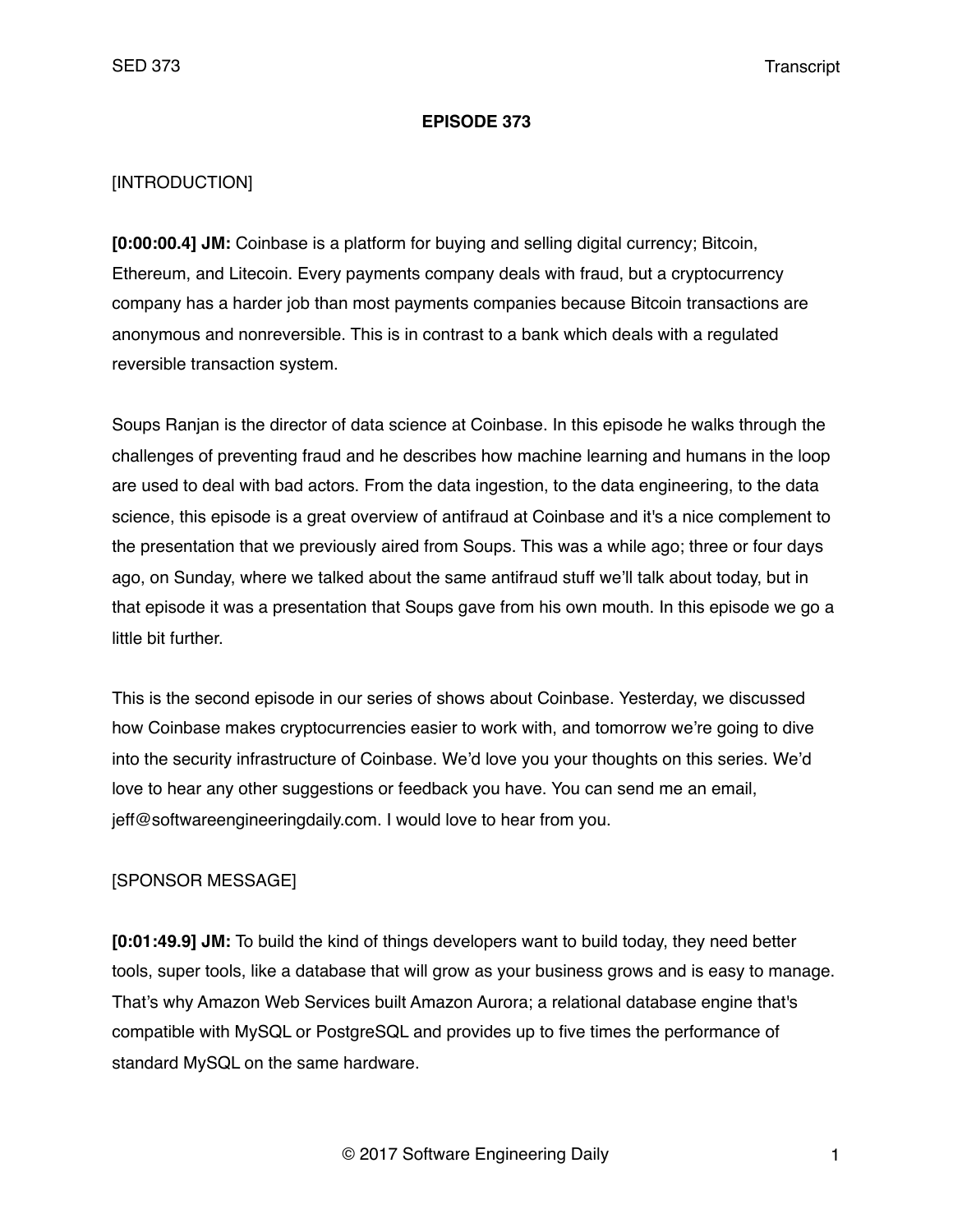Amazon Aurora from AWS can scale up to millions of transactions per minute, automatically grow your storage up to 64 TB if need be and replicate six copies of your data to three different availability zones. Amazon Aurora tolerates failures and even automatically fixes them and continually backs up your data to Amazon S3, and Amazon RDS fully manages it all so you don't have to.

If you're already using Amazon RDS for MySQL, you can migrate to Amazon Aurora with just a few clicks. What you're getting here is up to five times better performance than MySQL with the security, availability and reliability of the commercial database all at a 10th of the cost, no upfront charges, no commitments and you only pay for what you use.

Check out Aurora.AWS and start imagining what you can build with Amazon Aurora from AWS.

# [INTERVIEW]

**[0:03:29.5] JM:** Soups Ranjan is the director of data science at Coinbase. Soups, welcome to Software Engineering Daily.

**[0:03:34.4] SR:** Thanks. Thanks for having me, Jeff.

**[0:03:36.7] JM:** As director of data science at Coinbase, much of what you study is fraud. Describe some of the flavors of fraud that you see from attackers.

**[0:03:46.5] SR:** The biggest fraud problem we are solving here is related to payment fraud, in which essentially attackers, they attempt to use a Bitcoin exchange, such as ours, as an ATM. An attacker could purchase a whole bunch of stolen credit cards online or they could purchase stolen credentials for bank accounts, and then they would come to Coinbase, they would essentially create a fake account and link that stolen credit card or that stolen bank account to this fake coinbase account. Then they would attempt to purchase digital currencies using Coinbase. Digital currencies we support right now are Bitcoin, Ethereum and Litecoin.

Once they purchase that, then they essentially move it out of the Coinbase exchange to a private wallet that only they have access to. Then a few months down the road, whenever the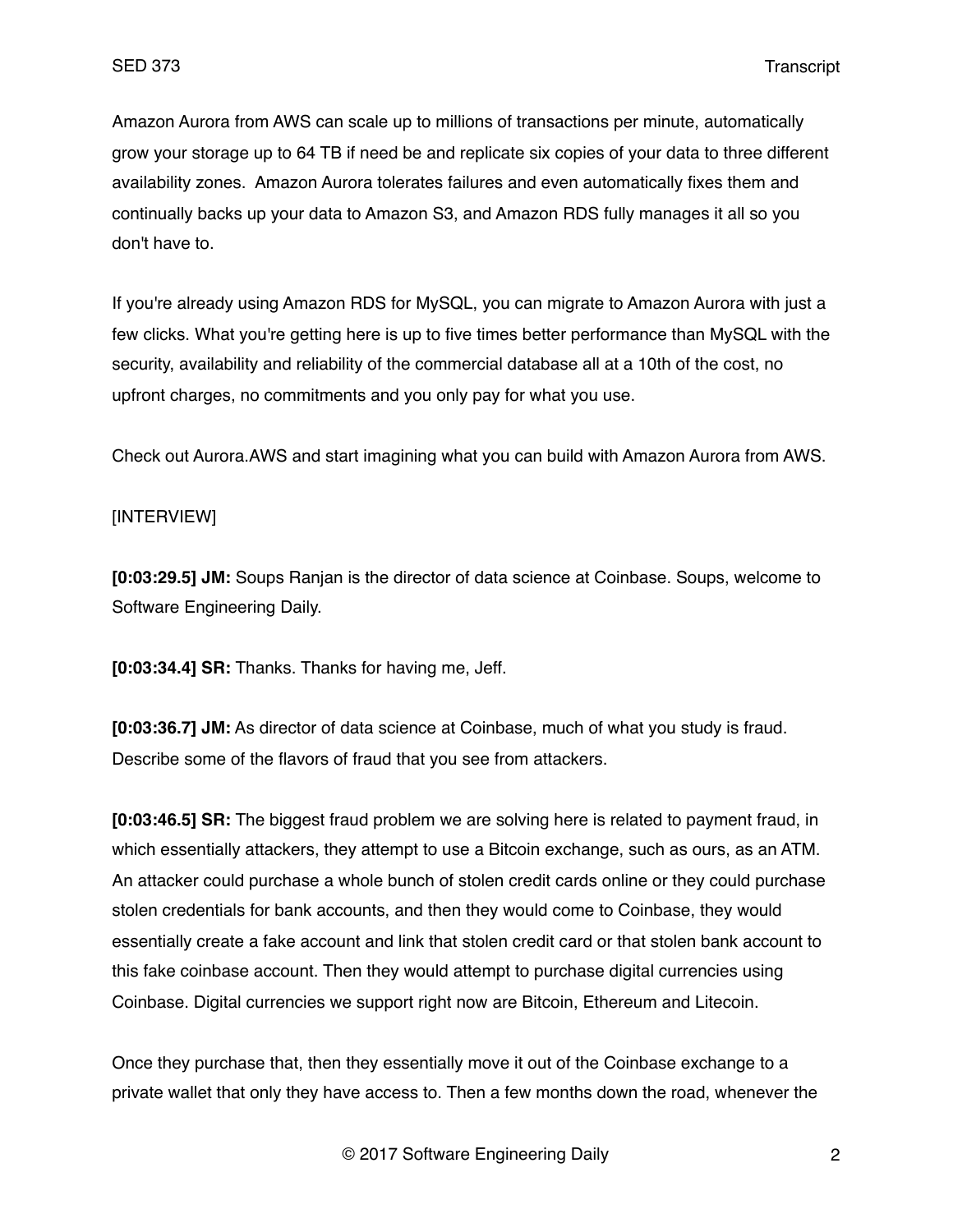victim is taking a look at his or her bank statements or credit card statements they would realize, "What is this Coinbase entry in my statement?" Then they would call up the bank or the credit card company and they will reverse the transaction.

In these scenarios, the attacker takes off the digital currencies they purchased. The victim, under some circumstances, we have to return the funds back to them, and Coinbase is essentially left holding the bag.

Now, the payment fraud problem at a digital currency exchange such as Coinbases, I would argue, one of the hardest payment fraud problems in the world right now because of the fundamental nature of digital currencies. Digital currencies such as Bitcoins are fungible, as in one Bitcoin is equivalent to another and they are instantly transferable. You can actually move it out of an exchange immediately, it's like digital cash.

The third piece over here is that they're not reversible. If I send a transaction to someone, I can't get that transaction reversed until I could essentially course that other person to return it back to me. It's kind of like cash, which makes a digital currency exchange a pretty attractive target for attackers. I would argue that compared to even other e-commerce merchants out there or payment processes out there because of the nature of the goods that we are selling. It's, I would say, one of the most lucrative ways of converting —

**[0:06:30.2] JM:** Go into that in more detail, because it's quite interesting because this is not the exact same problem that PayPal or Venmo or Stripe has to solve. It's made more difficult by the nature of cryptocurrencies. Explain why that is.

**[0:06:44.9] SR:** Right. One way of thinking about it would be that payment processes, like Stripes or PayPal as well in that same category, for them the way — If I were a scammer, the way I would actually have to perpetrate payment fraud would be I would have to essentially create lots of customer accounts right, link stolen cards with each one of them. Then I have to purchase something in order to move the money out of those systems.

Therefore, all these payment processes essentially have a collusion type of a fraud. The scammer, once it's charging the stolen credit cards via these customer accounts, they're going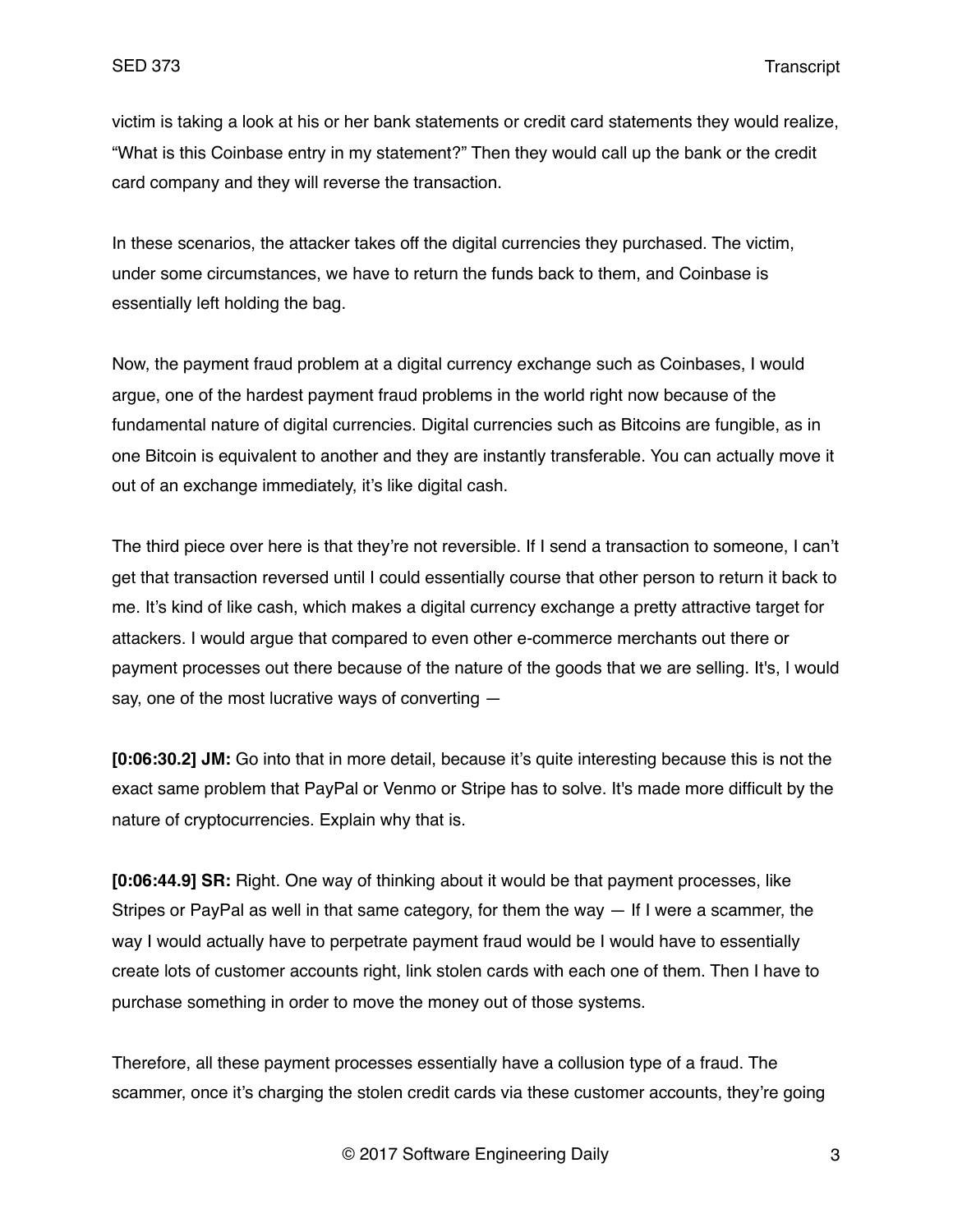to actually charge it against another fake merchant account that they create on that same platform. Essentially, they pull the funds by buying these fake goods. Then after that they will move the fiat out of the merchant account. That's the payout mechanism.

**[0:07:48.8] JM:** You have to launder a PayPal transaction through fake goods.

**[0:07:53.7] SR:** Yeah. In some circles we also just call it the bank drop attack.

**[0:07:58.5] JM:** Okay. That creates another hurdle of complexity for the attacker that you could potentially stop in the PayPal scenario.

**[0:08:04.7] SR:** Right. It creates another hurdle. It's a different detection mechanism because we're looking for collusion more than anything. It's also a little bit harder for the scammers to perpetrate fraud using merchants of even processes like that, because they have to essentially have a way to buy some fake goods. They have to go through a few of the hurdles. Whereas with digital currency [inaudible exchange is they don't really have to do that. They can actually be off at the district currency instantaneously.

Before we proceed any further, I just wanted to state this at the beginning of the interview that Coinbase has been able to stay ahead of the scammers pretty well, and we consider the fraud loss as one of our USPs, or unique selling propositions which differentiate us from other digital currency exchanges. We've been able to consistently keep it below are OKR metric. If we're not able to keep it under control, then it could easily and quickly escalate to be a redline item against our profitability.

The other caveat I wanted to add before we proceed to further down the interview is that majority of folks who are transacting on a digital currency exchange such discretization such as ours are actually engaging in good behavior. They are either using digital currencies to purchase online goods or they are using it to transfer money instantaneously to their family or friends, etc.

It's these small, very very small percent of users who my team deals with, and I just wanted to highlight that. It's very small percent of users, and therefore we should not associate — When

© 2017 Software Engineering Daily 4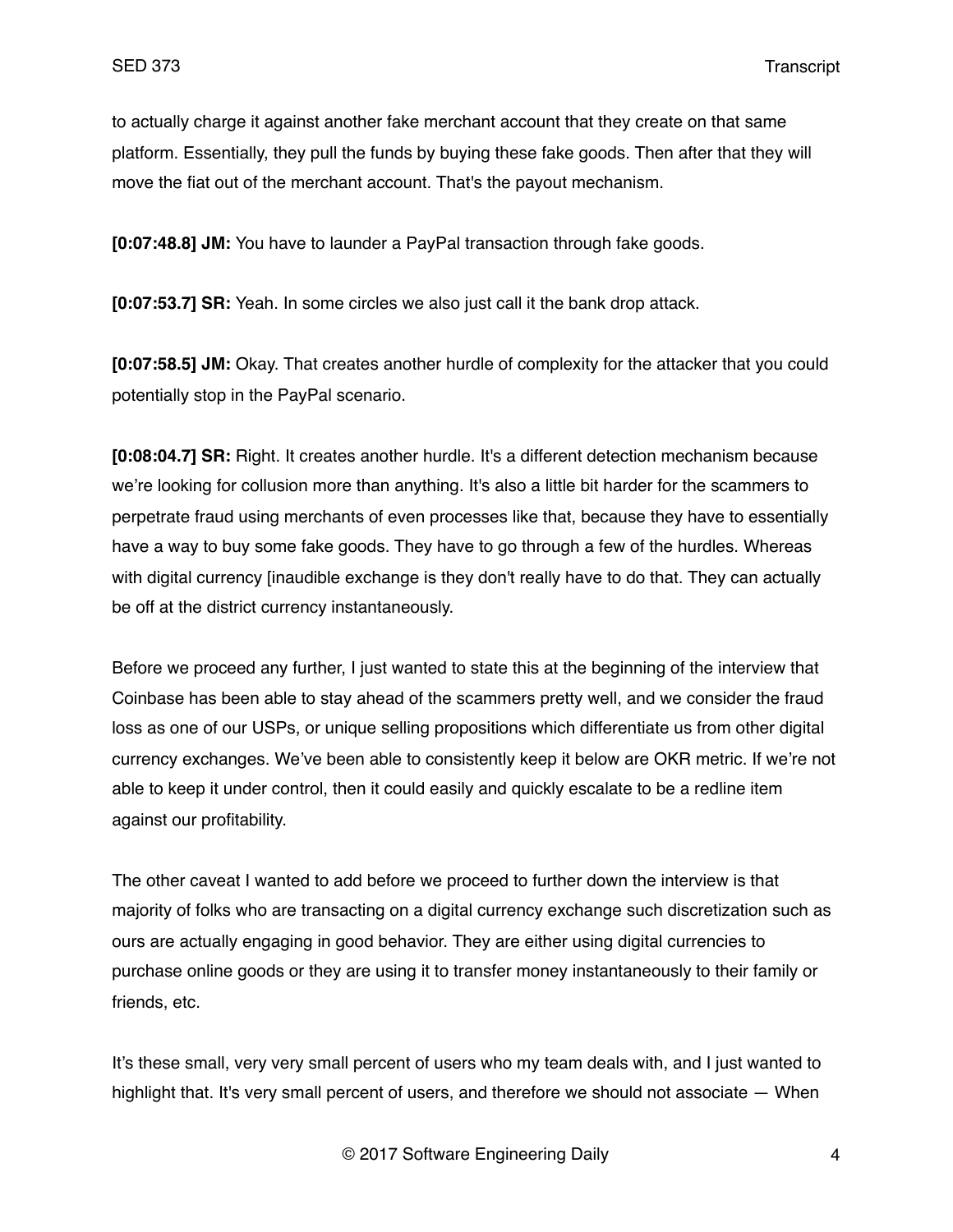I'm talking through the rest of this interview, we should not think about digital currency exchanges as only having this behavior.

**[0:10:00.3] JM:** Right. It's not a black market filled with scummy people.

**[0:10:03.5] SR:** Yeah. Right.

**[0:10:04.9] JM:** Now that we've illustrated the typical fraud problem, let' start to talk about how you detect that fraud. I think of Coinbase as an event stream of transactions where people are buying cryptocurrencies and selling cryptocurrencies. Can you describe how the data that you're ingesting looks, and then we'll get into the data infrastructure and how you manage those different types of data.

**[0:10:36.9] SR:** Sure. Yeah. As soon as you create an account on Coinbase, literally, everything you do during the sign-up flow or everything that you do on the site when you're doing a transaction is essentially fed in as a signal to our machine learning model which assigns a risk score to every single user. We use that risk score to determine how much purchase power the user has.

Our system, or risk-based assessment of how much a user is allowed to purchase, etc., is one piece of the puzzle over here. A whole fraud program, it's comprised of humans, human analysts who are really really skilled, as well as a machine learning system and they both have to work together. You could not solve this problem by just asking our human analysts to take a look at every single transaction because, A; it wouldn't scale. B; it would be prone to human error once in a while.

Likewise, you couldn't really just only use machine learning, because one of the limitations of machine learning system in this case is that the label data that we are using in machine learning, it can come a little too late. Let me give an example, like we use in the broader fee cycles as well. Suppose a scammer comes in, creates an account using a stolen credit card belonging to Alice, and then a second thing the scammer does — Because we require [inaudible 0**:**12**:**10.3] account to do it, is they have to then upload an ID. Most accounts have to upload an ID. Let's say they upload an ID belonging to Bob. Then thirdly, all accounts on Coinbase have to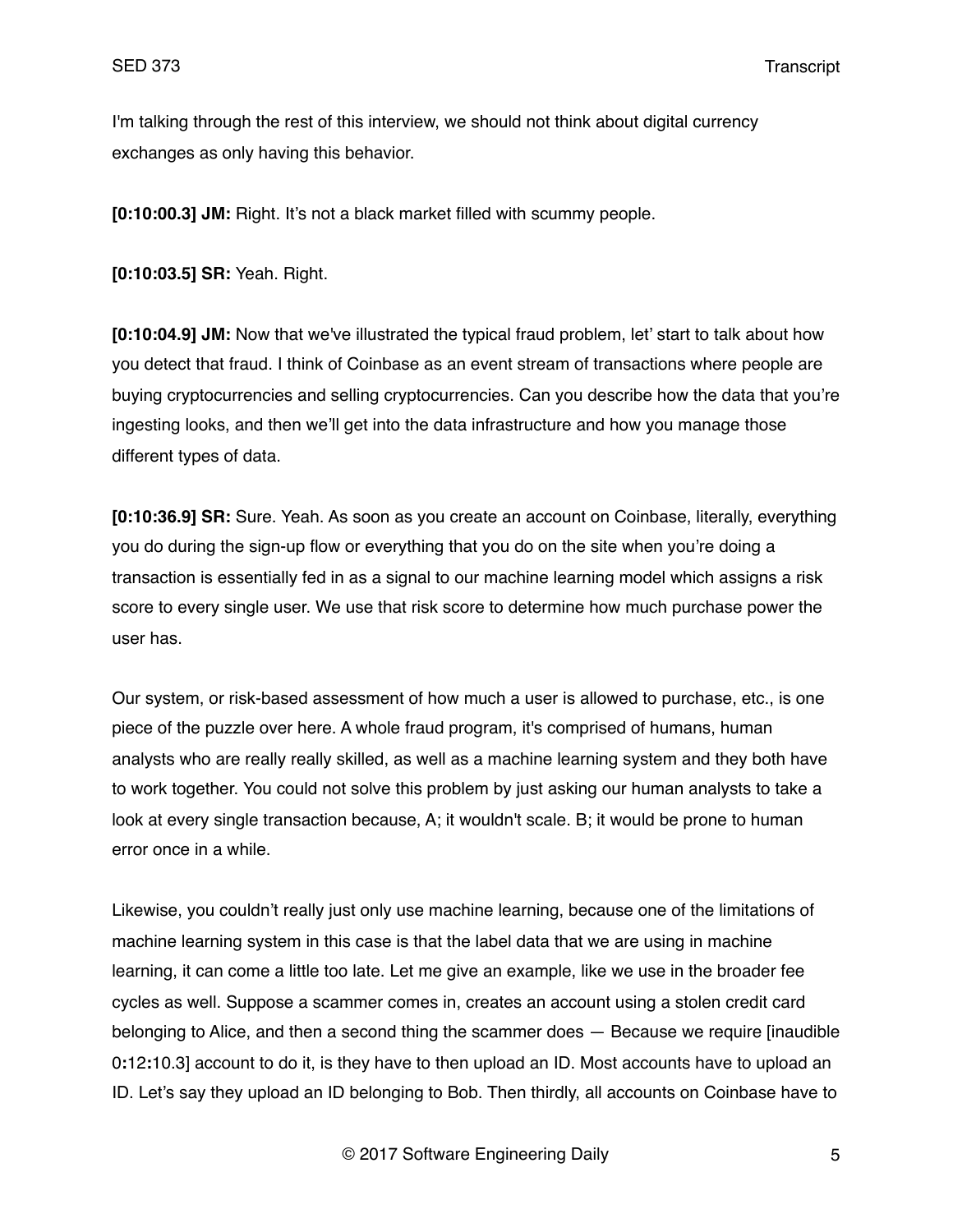provide a phone number in order to do a purchase on Coinbase. Thirdly, let's say they link the phone number belonging to Carl. They have mismatched identities belonging to three people; Alic, Bob and Carl.

Now, the real reason why machine learning works over here is that we're not going to take a look at the information from the credit card or from the bank statement linked by Alice. We're going to take a look at extract information around the ID if he did an SSN-based verification belonging to Bob. Then we also going to take a look at the phone number we're going to look up who is this phone number registered to. What is the name and address of that person?

Then we bring all these pieces of information together and we will basically look for mismatches between names across these data sources. There's few other data sources. For instance, to create an account of Coinbase, you have to also provide an email address. We will take that email address and also look up old social media profiles related to that email address. Again, extract names and addresses behind that social media profile.

The number one reason why machining learning works over here is because we are doing this name, address mismatches across these data sources. The question you could ask is why even use machine learning? Why not just use a rules-based system over here? Why couldn't I just say, "Hey, if names across — If the name Alice doesn't match the name bob, then don't even allow that person to purchase on Coinbase."

But then we would have way too many false positives. You would not be allowing a lot of good uses from transacting on our platform, because I used to live in Houston. I travelled to California. I may have forgotten to update my information with social security. They may still think I in Houston. Therefore, my address would be different across two data sources. My full name is really long, [inaudible 0**:**14**:**24.2] engine, but I also use my short name in a lot of places. If you just looked at name mismatches, then that would be a false positive as well. That's one of the reasons why we use machine learning, because machine learning is better in making a judgment than there' a gray area.

The second reason why machine learning works to detect fraud is because of the velocity base signals, which is essentially based on the Broken Window Theory. The Broken Window Theory

© 2017 Software Engineering Daily 6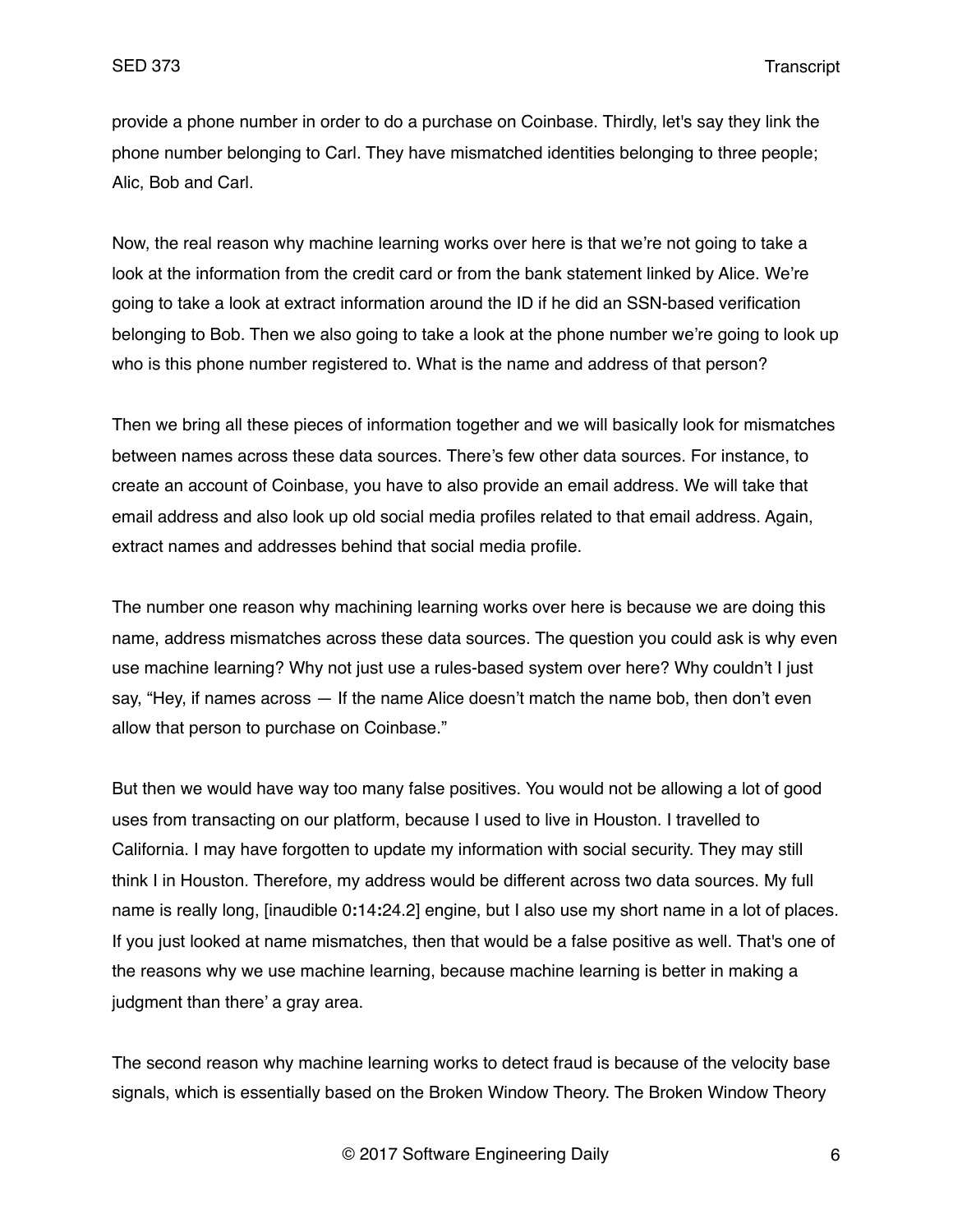says that all these scammers, they are constantly talking amongst each other. They're on online forums. They're sharing ideas. Sometimes these scammers they even create tools that they sell to each other, because like the people who made money during gold rush or the people who were selling the shovels, right? They sell these tools where, essentially, they're encoding all the tricks.

Sooner or later when all scammers discover the latest trick, they're all going to use it. Therefore, velocity based signals are really really good at helping catch fraud as well. What ends up happening is suppose all the scammers are using a remote desktop protocol, Windows remote desktop protocol in order to pretend that they are coming from a particular machine.

We had a case where we saw that a particular screen resolution, 1364 x 768, the normal probability of it occurring is less than .1%. Normal, people don't use it. Our admins, our human analysts, they were actually banning lots and lots of accounts which are using that screen resolution because they use this sixth sense and they were like, "Something looks fishy over here." Then later on, this got picked up by a machine learning model because that particular screen resolution had a really really high band rate. The earl reason was that all these scammers that were using Windows RBD protocol which had a bug because of it, the screen resolution was off by one pixel on each side. The screen resolution would have been 3066 x778.

**[0:16:31.0] JM:** Your point here is that —This was a case where machine learning picked up it but it was too late basically. It was later than you would have had if you didn't have the humans in the loop.

**[0:16:41.7] SR:** If you didn't have humans in the loop then, yes, it would have been later. You're absolutely right. Yeah. Humans are actually o constantly banning accounts before chargebacks can roll in, because chargebacks can occur in credit cards for up to six months, and in ACH, for up to two months; 60 days.

If we've waited for the that these accounts, Alice has to call and say that they're bad and therefore apply the label bad, then that would be too late. Whereas if you have humans in the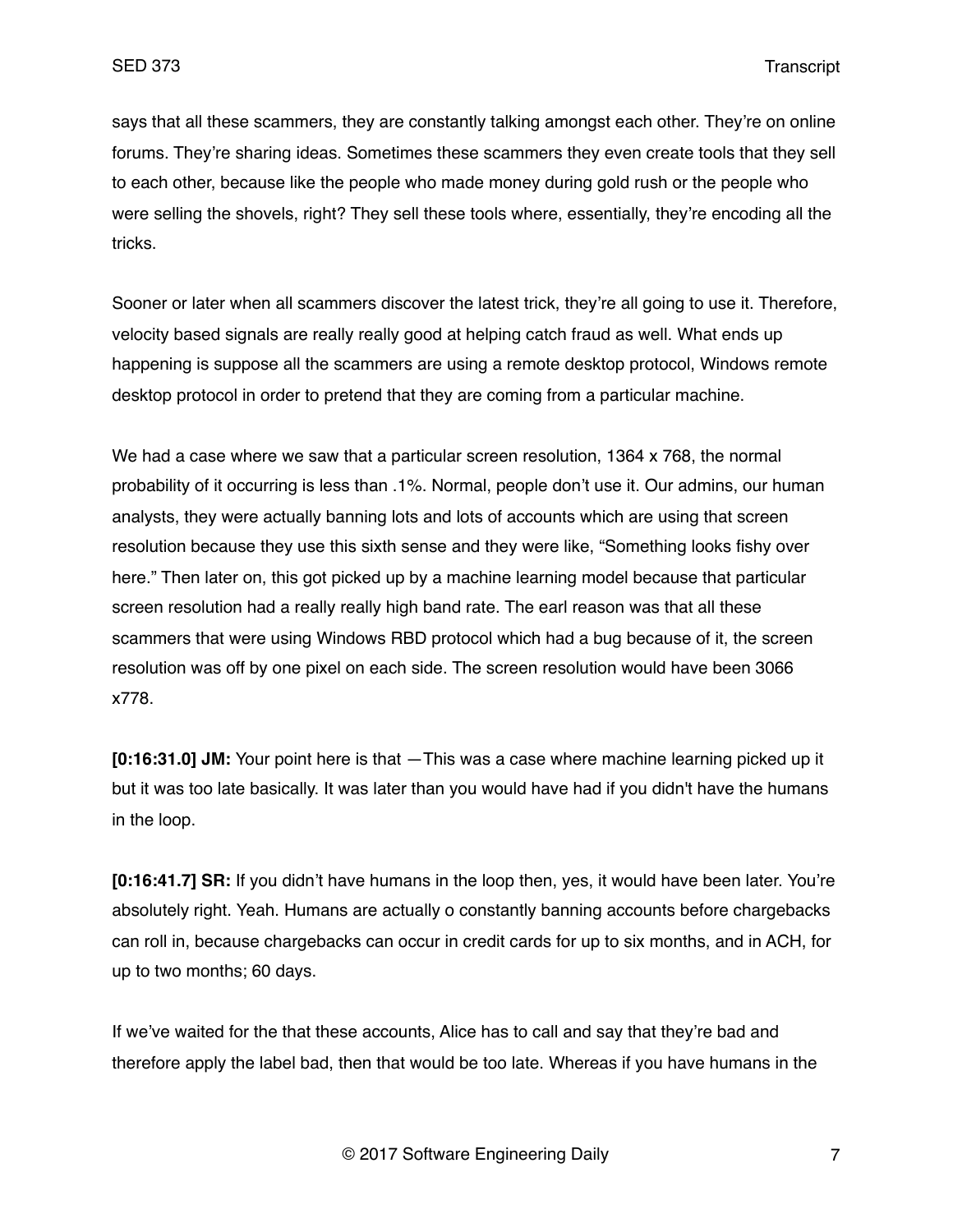loop and they're constantly labeling accounts which they are findings suspicious, then you can short-circuit the training process for machine learning.

**[0:17:16.3] JM:** Okay.

#### [SPONSOR MESSAGE]

**[0:17:25.5] JM:** Hosting this podcast is my full-time job, but I love to build software. I'm constantly writing down ideas for products; the user experience designs, the software architecture, and even the pricing models. Of course, someone needs to write the actual code for these products that I think about. For building and scaling my software products I use Toptal.

Toptal is the best place to find reasonably priced, extremely talented software engineers to build your projects from scratch or to skill your workforce. Get started today and receive a free pair of Apple AirPods after your first 20 hours of work by signing up at toptal.com/sedaily. There is none of the frustration of interviewing freelancers who aren't suitable for the job. 90% of Toptal clients hire the first expert that they're introduced to. The average time to getting matched with the top developer is less than 24 hours, so you can get your project started quickly. Go to toptal.com/ sedaily to start working with an engineer who can build your project or who can add to the workforce of the company that you work at.

I've used Toptal to build three separate engineering projects and I genuinely love the product. Also, as a special offer to Software Engineering Daily listeners, Toptal will be sending out a pair of Apple AirPods to everyone who signs up through our link and engages in a minimum of 20 work hours. To check it out and start putting your ideas into action, go to toptal.com/sedaily.

If you're an engineer looking for freelance work, I also recommend Toptal. All of the developers I've worked with have been very happy with the platform. Thanks to Toptal for being a sponsor of Software Engineering Daily.

#### [INTERVIEW CONTINUED]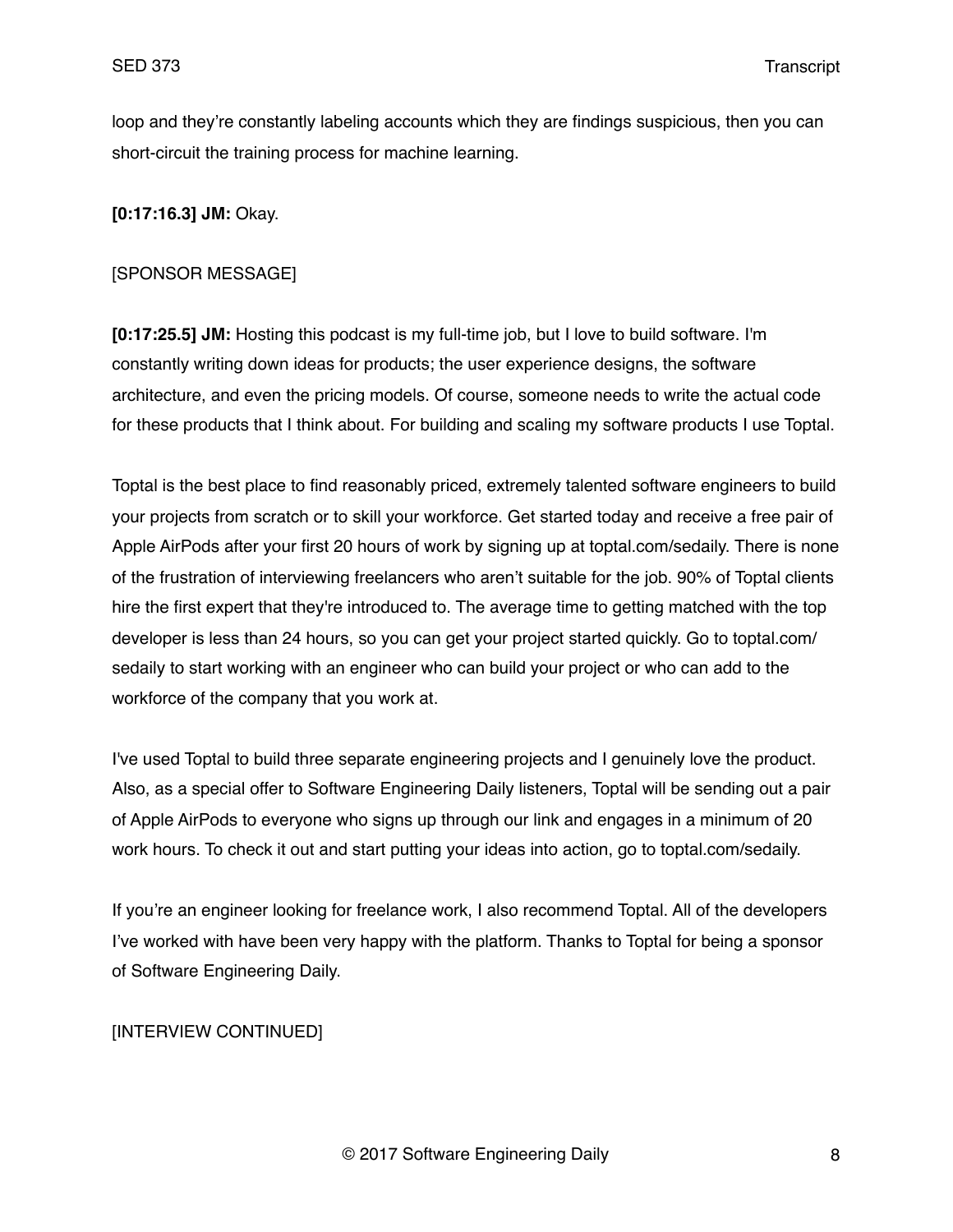**[0:19:29.6] JM:** We've given an overview of how this works in terms of the overall system, but I want to understand how it works in terms of the data infrastructure. You've got data from a variety of sources that you need to aggregate and you probably need to buffer them somehow. I don't know if you're using Kafka or something. Where you're storing — You're storing the data probably in different databases, and you need to have data infrastructure that makes this accessible to the people that are building applications within Coinbase. Can talk about how the data infrastructure looks and maybe what open source tools you're using, what AWS tools you're using?

**[0:20:09.2] SR:** Sure. Yeah. A lot of what we do here is built on open source technology. I'll talk about both our data engineering pipeline and machine learning pipeline.

**[0:20:19.1] JM:** Yes. Perfect.

**[0:20:19.4] SR:** Which one do you want me to start with?

**[0:20:20.7] JM:** Start with data engineering.

**[0:20:21.5] SR:** Data engineering cool. A data engineering pipeline — First of all, our production databases is Mongo. For business intelligence purposes, we use Redshift, which is essentially PostgreSQL. Now, we have data engineering pipeline which essentially at the moment recreates that Redshift tables from scratch every single day. As we've continued to grow and scale, this process is not going to scale, so we are in the process of rewriting it.

We are now essentially tailing the oplog, or the operation log of Mongo which essentially has all the inserts, updates, deletes, etc. We tail that log and then, in a streaming fashion, we then apply those updates to Redshift so that the BI, business intelligence, which in our case we're using Looker on top of Redshift. Looker, in a few months from now, we would be able to guarantee that the data in Looker or in Redshift is only, let's say, 15 minutes stale compared to the production database, which is Mongo. That is our data engineering pipeline.

**[0:21:25.3] JM:** I've done a number of shows at this point where people are talking about Looker. I don't know what it does. Can you describe what Looker is?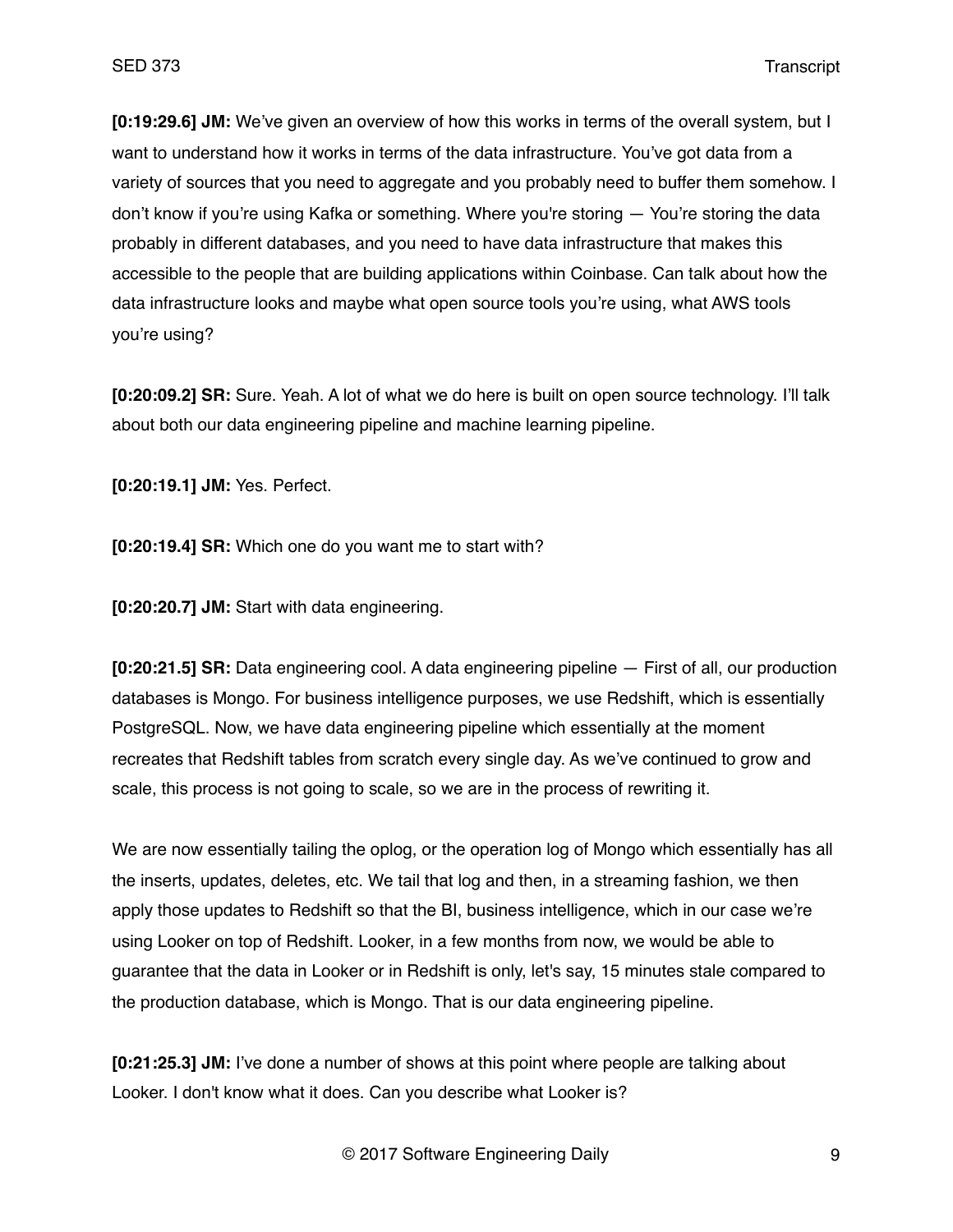**[0:21:32.5] SR:** Yeah. Sure. Think of Looker as Tableau, which is —

**[0:21:37.8] JM:** Okay. I know Tableau.

**[0:21:38.5] SR:** Yeah, it's really popular. Tableau is really popular. The differences between Looker and Tableau are that Looker has essentially created another language which they call LookML using which people who don't even know SQL, they could essentially very easily create dashboards.

We have folks in our business operations and support compliance organization or the antifraud people. All of those folks are now, essentially Looker experts because they don't have to rely on a data analyst for all the queries. They're able to actually create simple dashboards very quickly on their own.

Looker also allows people to share a dashboard that they have created with each other. Another one — I don't know if you or your listeners are familiar with IPython Notebook or Jupyter Notebooks.

**[0:22:36.4] JM:** Yeah.

**[0:22:37.9] SR:** Jupyter allows you to have code along with charts, etc., but that's for much more advanced users. Looker allows you to have reusable dashboards where you can also go in and see what were the filters that were applied and how is this dashboard being generated. You can actually — If you have doubts about it, you can question it and assert whether it is doing the right thing as you wanted to do.

**[0:23:07.4] JM:** It might not be intuitive for people listening why you would want a production database that's in Mongo and then you've got this event log — Every database has an event log of changes that happen to it for a variety of reasons. We've done shows about this. Why do you want different databases? Why do you want a Mongo database that's like the production database that gets updated and you have this Redshift database that's tailing it by 15 minutes or whatever it is, 15 seconds. I can't remember what you said.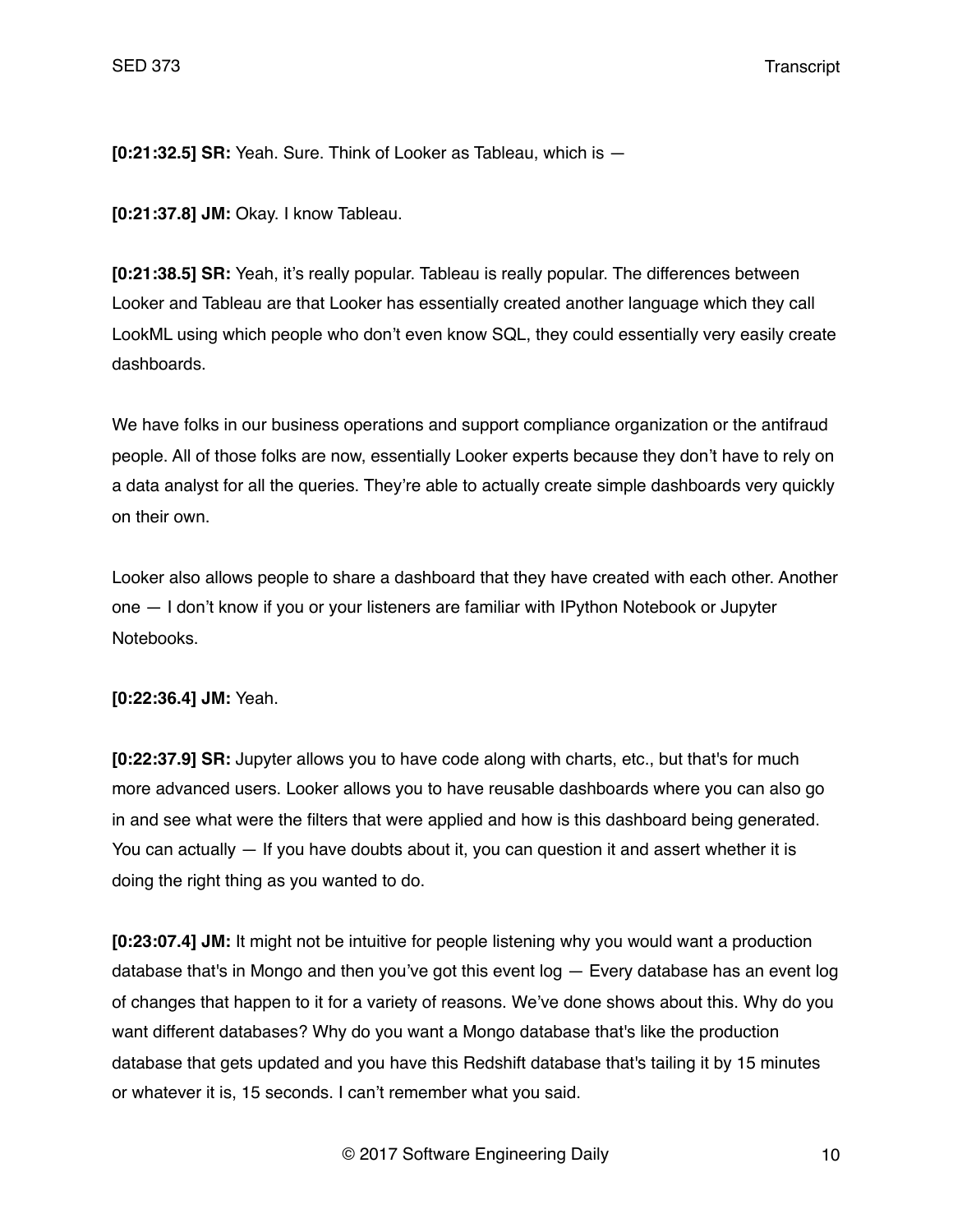**[0:23:37.0] SR:** 15 minutes.

**[0:23:37.5] JM:** 15 minutes. Yeah. That you're doing analytics on.

**[0:23:41.1] SR:** Yeah. The main reason is that Mongo in NoSQL, so it allows us to very quickly create — We use Ruby on Rails, and we very quickly create what we call models. Essentially, are like classes in Java or C++.

It allows us to create these models where we can very easily add a new field and without having to specify or change the schema. It allows us to make iterations very quickly. Now, you can't really use Mongo for cross-table joints, so to say. It's not going to scale. You can't even, therefore, use it to do these heavy-duty queries which, let's say, where we need to slice and dice. Let's say in an accounting problem, could be how much of Bitcoin has moved into the platform and how much of Bitcoin has moved out of the platform, where you have to essentially tally up all these transactions and use FIFO or LIFE accounting. All those things get harder to do in Mongo. Whereas they're much more natural to do in Redshift.

For business intelligence purposes, you don't want to, anyway, stress your production databases, because you'd rather have the production systems up and running and when you want queries for BI purposes, that you don't really have the strict SLA requirements as your users of the product have. You can actually have a second database which in this case is Redshift which allows us to run these complex long-running queries which where we don't really have to have a very strict SLA.

**[0:25:26.2] JM:** Right. Okay. I'd love to go in more detail in data infrastructure, but we should talk some about data science. Once you've got that —Is that Redshift database, is that the source of truth if you're doing data science for all transactions and all users and all everything, you can just query it for everything you need in Coinbase if you're a data scientist?

**[0:25:47.5] SR:** Yeah. Is your question that what is the source of truth?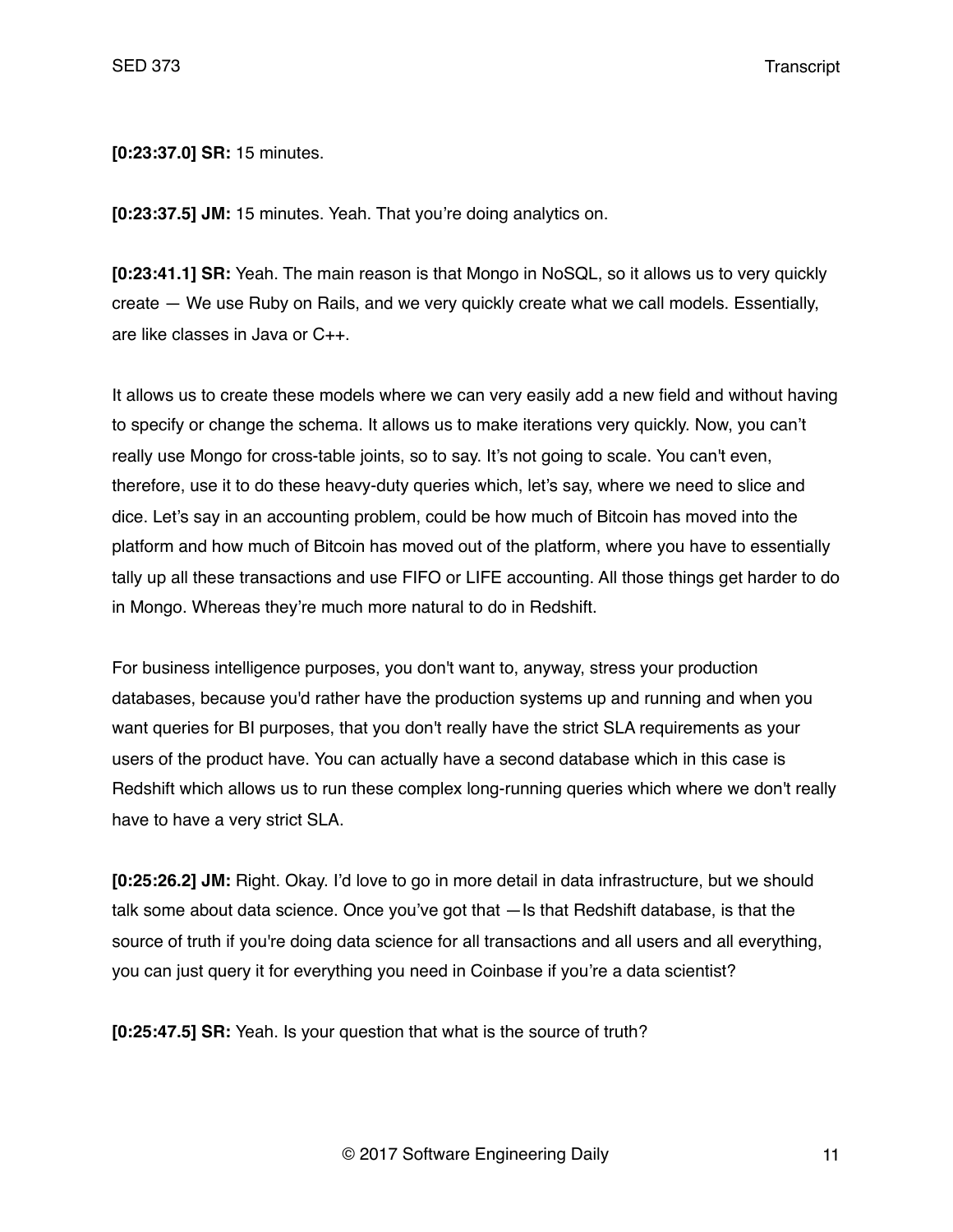**[0:25:51.6] JM:** The source of truth, if I'm a data scientist building something a Coinbase, am I typically querying just that giant Redshift database?

**[0:26:00.0] SR:** Yeah. Exactly. Yeah. Redshift is basically the tool that our data analysts and data scientists are primarily interacting with. Yeah.

**[0:26:08.6] JM:** Okay. Give an example of — Or I guess describe in more detail what people build on top of that, because you describe at the beginning this conversation, the machine learning pipeline or kind of the different things that you're looking at as you're assigning a risk score to use. I guess the main objective of this data science pipeline is to assign metrics to users so that you're evaluating those users. You could tell me if I'm wrong. Okay.

**[0:26:39.6] SR:** Yeah, the machine learning pipeline is separate. The machine learning pipeline — The moment it is using that data engineering pipeline, but we are going to move a bit. That's why on a purely abstraction point of view, from purely abstraction point of view, I think of them as separate. The machine learning pipeline, their intention is to use all the signals that we are interested in about our users and take the label data that we have about users, as in is this use a fraudulent or this uses not fraudulent, and then train a supervised machine learning algorithm.

At the moment, our machine learning pipeline relies on the data engineering pipeline, which is we take the data which is in Redshift and build a model using another open source software called Vorpal Rabbit, which is essentially very fast rabbits built incorrectly and spelled very fast. Vorpal Rabbit is a really great tool. It allowed us to stand up our machine learning platform within two months with just myself and an intern.

Now, what we do is essentially we take the data which is in Redshift, create our dataset using SQL queries and then use Pandas, Python Pandas data frames to massage the data and then we have what we call in machining learning feature engineering, which is essentially we create lots of transforms, etc. For instance, you can have a transformer which says what is the city of the user? If the City is Berkeley, or is the city San Francisco etc., then you got to convert these categorical features into [inaudible 0**:**28**:**20.0] features so you would encode saying that, "Okay. City**:**Berkeley would have the value one for whoever has the place of residence as Berkeley,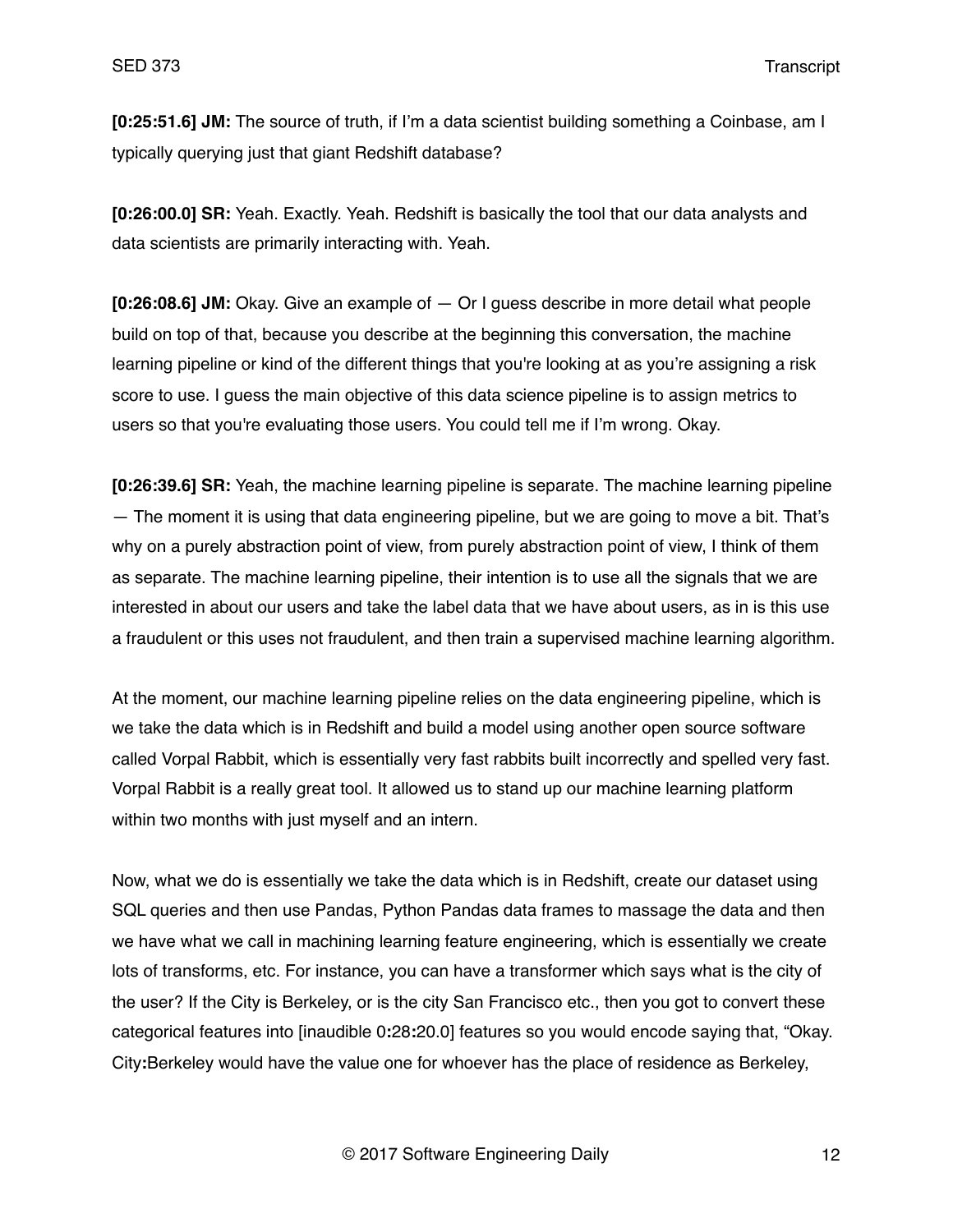and all of the cities, like City**:**San Francisco or city**:** San Diego, or city**:**Palo Alto would be 0 for that user.

A transform like that that are — Other more complicated all transforms, they are all encoded in Python. Then we provide this data to Vorpal Rabbit and we're using a stochastic gradient descent which is another name for logistic regression to train a supervised band re-classifier.

**[0:29:01.8] JM:** I did a series of these interviews at Stripe a while ago and I talked to them about machine learning. One of the things they said was you have to play with this knob of accepting some amount of transactions that you know are fraud because it helps you train to classify fraud more quickly. Do you have that knob at Coinbase?

**[0:29:23.9] SR:** We don't, actually. We've taken a very different approach, and I can explain why, but let me first explain the approach. Our approach is if we had a knob, or when we had a knob — We used to have a knob like that, a year and a half, two years ago. Then what that meant was any user who's machine learned risk score was, let's say, greater than .8, you would say, "Hey, we think you're bad. You can't purchase from Coinbase at all."

Then that meant that those users never had a second chance to prove themselves innocent. We were losing good users as well. This is a cost to pay for false positives. Then what we did was we said, "Okay, based on your risk score, we will assign your purchase power, and even if you're really really risky, then we will allow you to purchase, let's say, at a very very small amount. Let's say \$5 a week or something like that."

Now, then you can think of it as, okay, essentially if that user was truly a scammer, then we are paying to learn the behavior, \$5 dollars a week of a cost. If that user was actually good, then we would observe that user over a long period of time and the machine learning system and the risk system will see, "Yeah, this user never really charged back, or this account never charged back for the next six months, or a year." Therefore, the risk score would evolve and then they would transition into being a good user with the descent limits. That had allowed us to look on the problem of preventing false positives.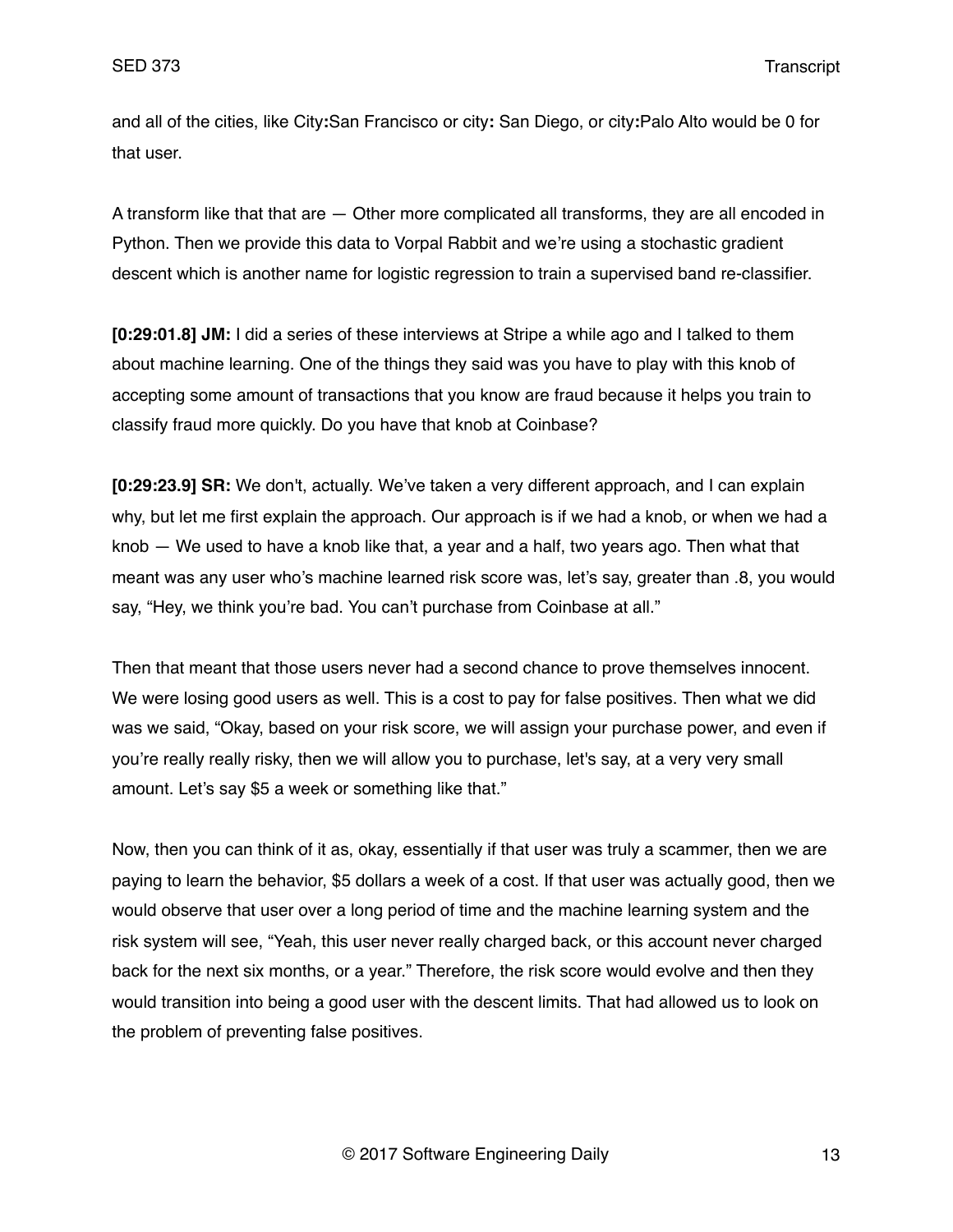**[0:30:56.5] JM:** Can we talk more about the idea of a risk score, and I guess the different metrics that are connected to the idea of a risk score?

**[0:31:05.8] SR:** Sure, yeah. Risk score itself is just a continuous value between zero and one where highly risk users have a value as high as one and the least risky users have a value as low as zero. Now is your intention to go in deeper into the machine learning metrics, like [inaudible 0**:**31**:**24.2] curve or log loss, etc., or you're driving towards the business metric?

**[0:31:28.2] JM:** Whatever's interesting.

**[0:31:28.9] SR:** Sure. Metrics is always very interesting when it comes to machine learning. On the business side, we measure fraud rate as our key business metric over here. Fraud rate, we define it as losses caused because of chargebacks as the numerator, and denominator is our total purchase volume.

That's the fraud, the business metric. The machine learned metric is of two kinds, [inaudible 0**:**31**:**59.3] curve and log loss. Let me explain that. First of all, log loss is essentially measuring, when you're doing a training, it's essentially measuring for all the users that your system thought scammy or fraudsters, how high did the machine learning algorithm assign a risk score to them. Vice versa, for the uses who are truly good, how low was the risk score assigned to those good users? How good is the system at giving bad users high scores in good users low scores.

In a lot of ways, log loss is actually as a machine learned metric going to be highly indicative of the fraud rate on the business side because for two reasons. Again, if the machine learned metric was really good at assigning a high risk score to the bad guys, then my fraud rate, the numerator on the fraud rate, the loss would be low. Therefore, the fraud rate would be low.

If my machine learned metric was really good at giving high limits to the good users, then my purchase volume in the denominator would be high, and therefore fraud rate will be low. That's why when we're training a machine learning model, we use log loss as our key metric to evaluates its efficacy and efficiency. If a model is doing well from a log loss perspective, then we promote it to be the production model. Then afterwards we, again, monitor how is this model doing in production via an A-B test.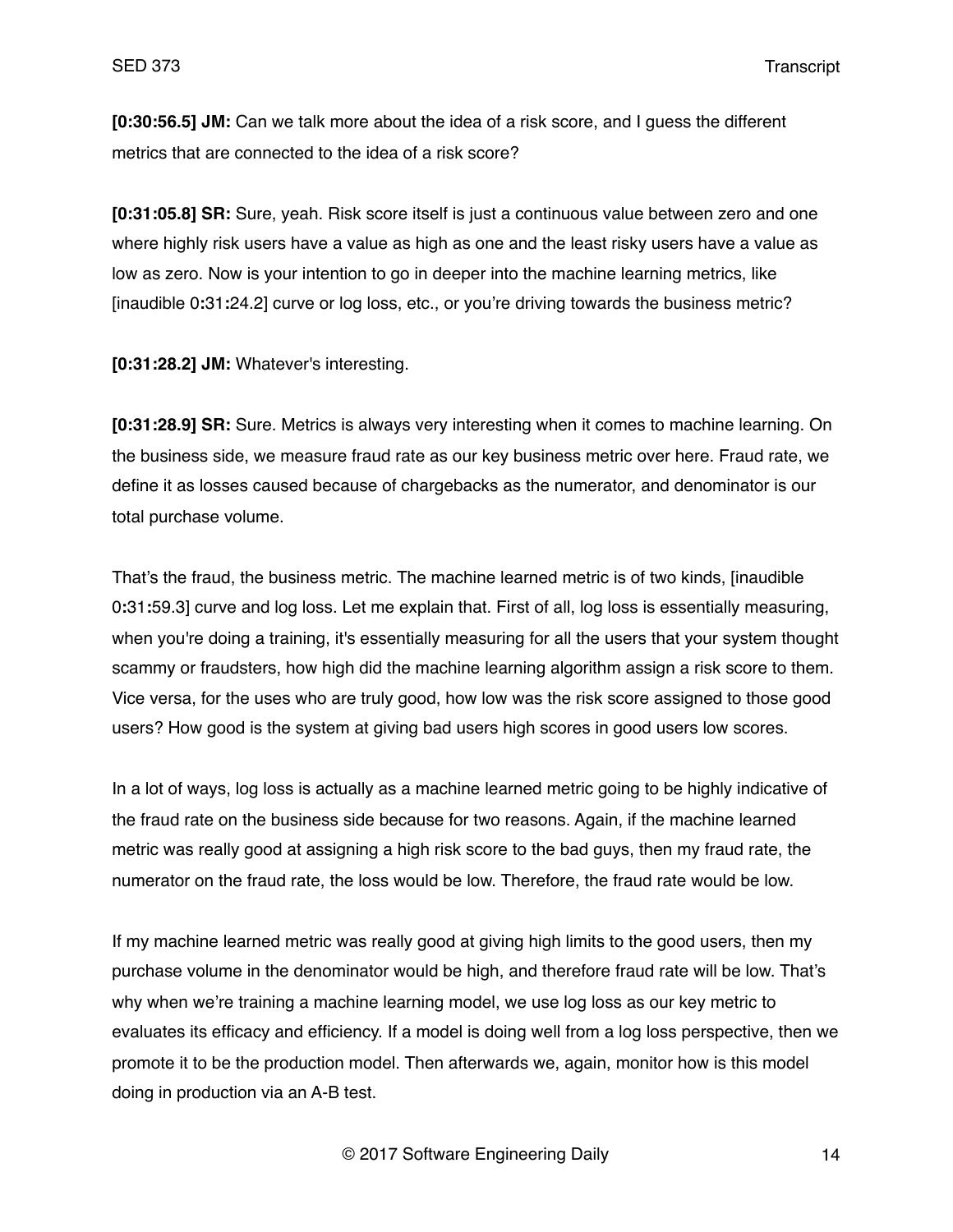# [SPONSOR MESSAGE]

**[0:33:44.9] JM:** Simplify continuous delivery GoCD, the on-premise open-source continuous delivery tool by ThoughtWorks. With GoCD, you can easily model complex deployment workflows using pipelines and you can visualize them end-to-end with its value stream map. You get complete visibility into and control of your company's deployments.

At gocd.io/sedaily, you can find out how to bring continuous delivery to your teams. Say goodbye to deployment panic and hello to consistent, predictable deliveries. Visit gocd.io/ sedaily to learn more about GoCD. Commercial support and enterprise add-ons, including disaster recovery, are available.

Thank you to GoCD and thank you to ThoughtWorks. I'm a huge fan of ThoughtWorks and their products including GoCD, and we're fans of continuous delivery. Check out gocd.io/sedaily.

# [INTERVIEW CONTINUED]

**[0:34:56.8] JM:** Talk about the production in more detail. When you're releasing —The process of releasing and A-B testing and machine learning model, because this is something that people who are building machine learning models in all domains could probably gain from hearing about it, because that's what you always need to do. Whenever you deploy your new model, you need to make sure it's actually an improvement over the previous model. Explain the deployment process for machine learning models.

**[0:35:26.4] SR:** Yeah, sure. Yeah. It's an important point that sometimes it is not taught in academia, etc., and this is something that you can only learn —

**[0:35:35.2] JM:** I don't think I heard the word deployment in undergrad.

**[0:35:37.4] SR:** Yeah. Exactly. I wish that we could actually teach kids what it really means to deploy a machine learning model.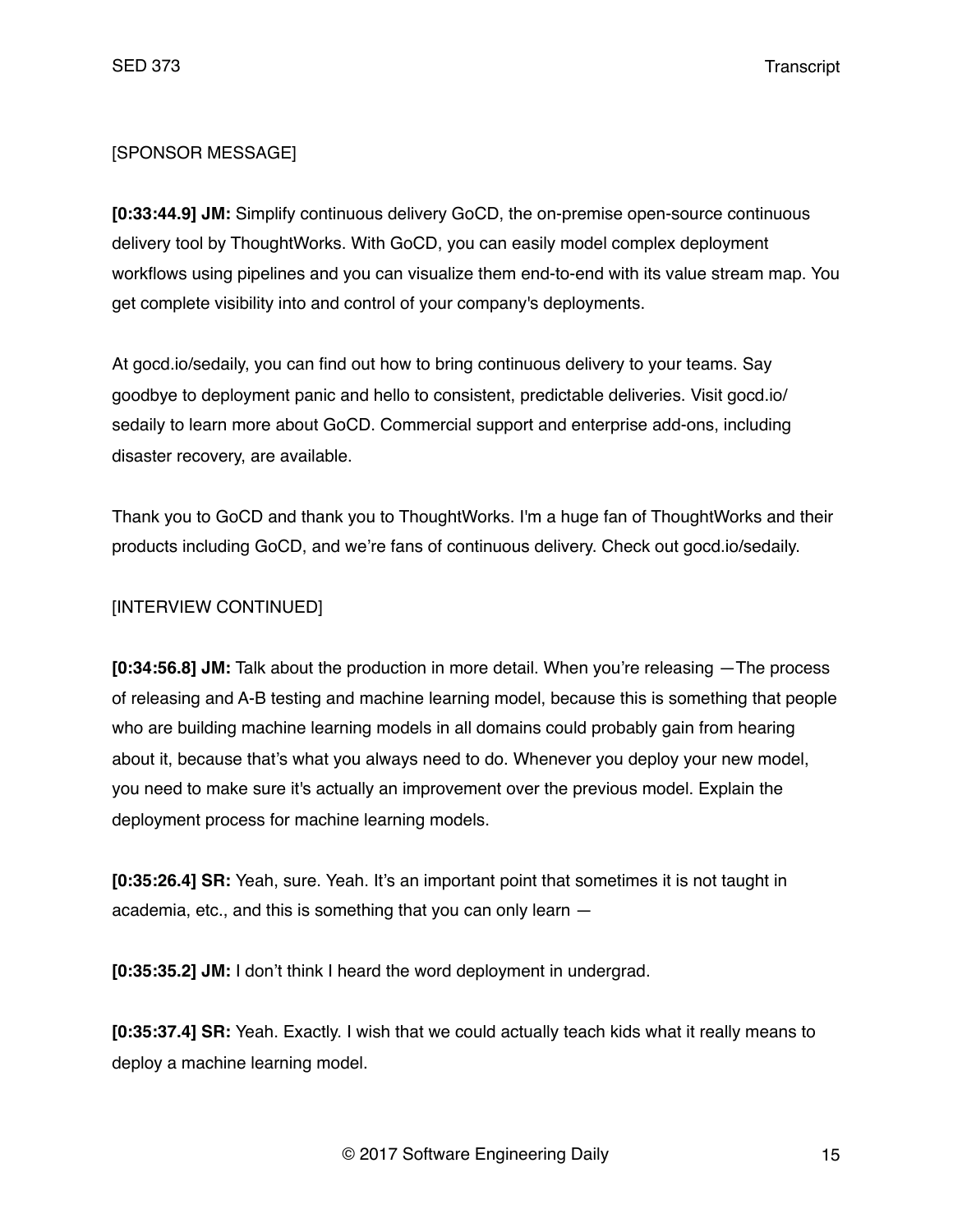**[0:35:46.4] JM:** Or anything, or Ruby on Rails application.

**[0:35:49.7] SR:** Yeah. That's why internship are there and Coinbase has gained an internship program as well. I actually really enjoy teaching my interns, what it means to deploy models. A few things before I talk about deploying a model that I should first talk about. First, it can be literally very scary to deploy a model because you are literally then — The risk score for lots of people can change very quickly. We take lots of precautionary steps such that we are not going to move risk scores and thereby purchase limits of lots of users.

It is also very important to deploy a new model as we learn new behavior because we're going to stay ahead of the fraudsters. We want to quickly extrapolated, identify and extrapolate a new fraud pattern that we're seeing.

Therefore, what we do is we would run a model in production and then we do a shadow deployment where we deploy or challenger model in shadow mode. The challenger model is going to score every single user, but we are not going to use the score from the challenge model to assign limits or assign the purchase power. We will only use the production model to do it.

Later on, we will essentially do sort of a - Call it a data exercise or call it a simulation of all these users over, let's say, a period of time, a couple of weeks or a month. What was the score saying by the production model? What was the score saying by the challenger model? What does the distribution of scores look like for good uses and what is a distribution of scores look like for bad users? Also, what is the score distribution look like for veils?

We are very interested in making sure veils or high-value users will purchase a lot. These scores won't change. Sometimes models can make mistakes. Then what we do is view it essentially present the current production score and the challenges learned score to our analysts to look at for veils and they would go, "Yeah, this model is right," or "That model is wrong," or "This model is right," or "That model is wrong," and they will go in and essentially manually override the scores for those users or lock the scores for those users.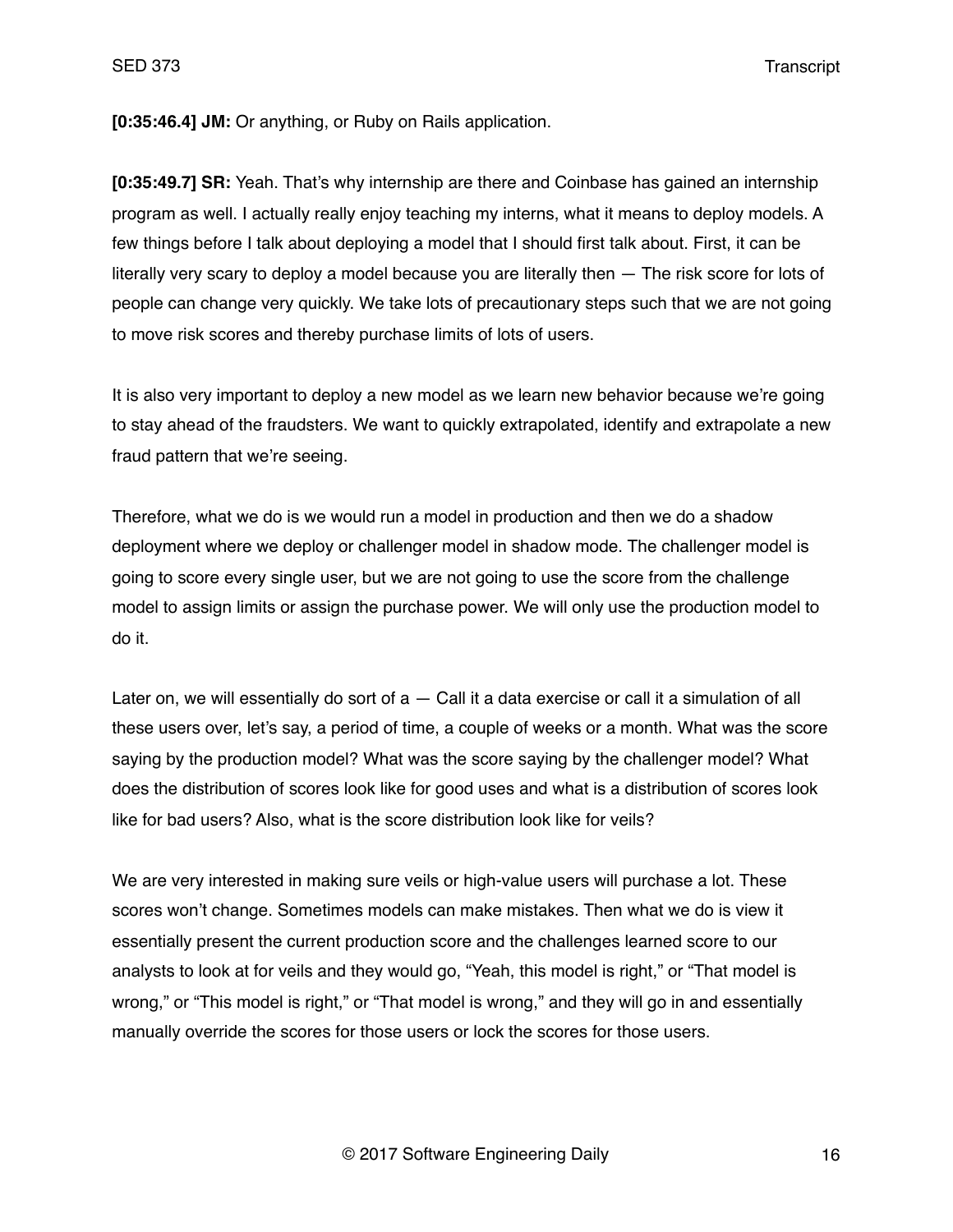Then next step, if machine learned metrics like log loss makes sense for a challenger model, and also the distribution of scores for good and bad uses — For good users, it didn't change too much. For bad users, changed a lot. That makes a lot of sense then to promote this challenges model to be a production model.

**[0:38:23.6] JM:** Right. Interesting. That model being deployed, what actually does that mean? Is that like in a micro-service or something? I guess this would be a good place to talk about, like the infrastructure and how requests are handled. Where in a request path is a machine learning model getting a request to some micro-service request, or how is it being deployed and where is that request coming from?

**[0:38:54.6] SR:** You mean where is the request coming from to deploy a new model?

**[0:38:57.9] JM:** A lot of people have talked to you, okay, you've got your machine learning model running in a container somewhere and when you have a question for the machine learning model, you make a request to that container.

**[0:39:07.2] SR:** Yup. Is your question then about the scoring side?

**[0:39:14.4] JM:** My question is more about when I'm deploying a machine learning model, what is that actually mean? Where is the code I'm deploying? Is it in a container? Is it in an EMI, or AMI? What's the unit of runtime?

**[0:39:28.3] SR:** Yeah. At Coinbase, we have a really good infrastructure team which has essentially codified our infrastructure. In the sense that every single micro-service that we run is integrated inside a Docker container and then deployed in AWS.

When we deploy a new machine learning model, it's essentially changing the name of the model, so changing the pointer to the S3 path where the new model is being hosted. That's a config change, and then you hit deployed again, and then a new Docker container is built and then it's essentially launched an our AWS cloud.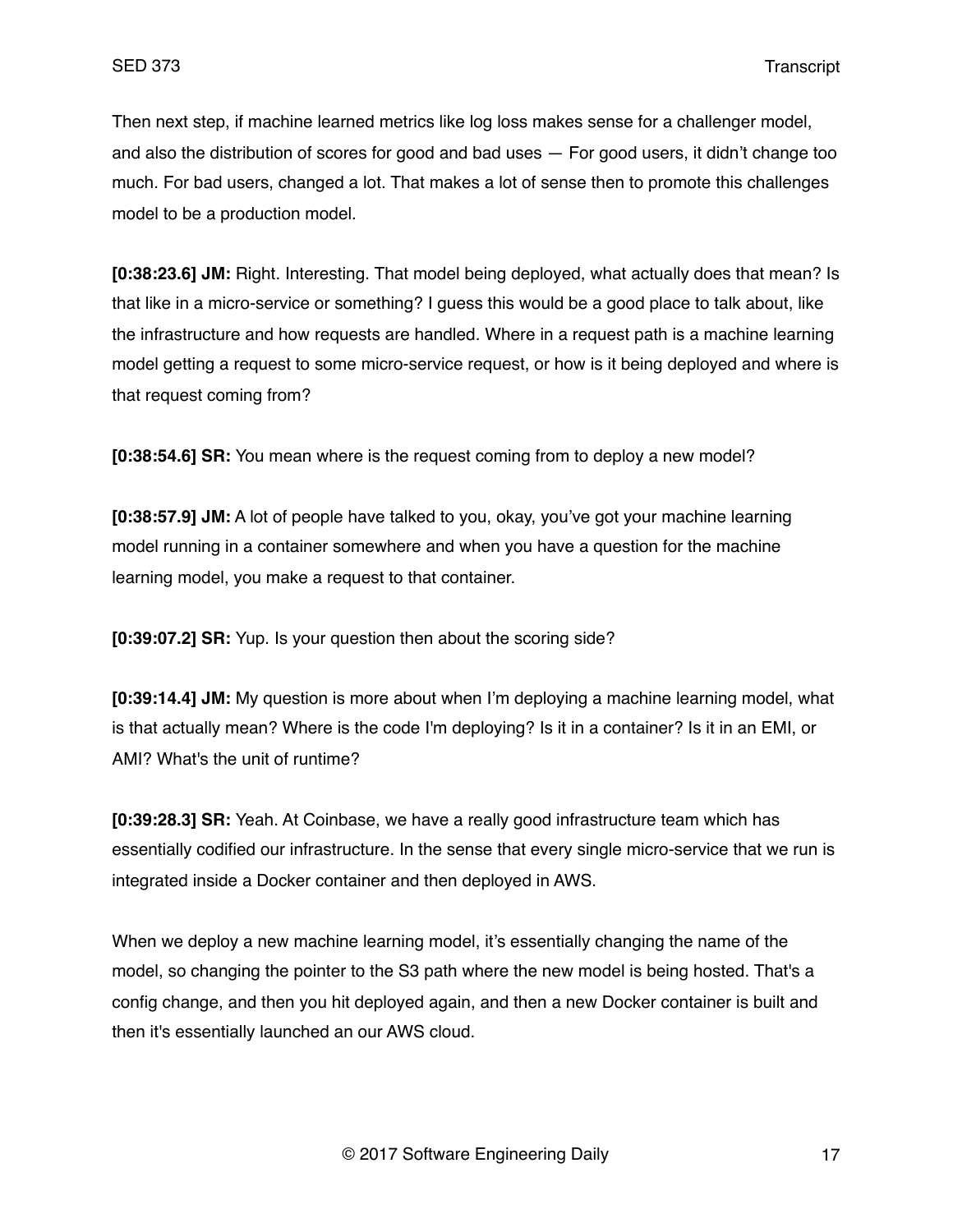**[0:40:10.0] JM:** What is the request path for — When is a machine learning model being hit? Is it being hit every time a user makes a request to buy or sell Bitcion?

**[0:40:20.3] SR:** Yeah. On the scoring side, throughout the user journey, we score a user. We rescore them. You've signed up for an account, you complete our quick start flow, which is you provide us your email address, phone number, link a bank account, then immediately after that you get a risk score. Then afterwards, as you continue to purchase or sell, etc., then we continue to rescore.

Now, of course, there has to be a good balance over here. We can't be rescoring users too often either because then the risk score  $-$  Or the limits could change quite often, and our users don't really like the limits to change that often. We take lots of steps to make sure that we can correct for any drastic correct for what I would call hysteresis type behavior where these quick increases and quick decreases, quick increase and quick decrease in the risk for a user. We prevent that hysteresis by essentially saying that only change a user's risk score if the new score is actually greater than the old score by threshold. That's a very simple way of preventing a hysteresis like that.

**[0:41:34.2] JM:** How often are you updating these risks scores?

**[0:41:37.9] SR:** Pretty often. They are being computed every time you do a buy or a sell or you add a payment method or you add a new ID, or you go any additional verification. It could be too frequent, and that's why we do the sort of dampening to make sure that your scores don't change too often.

**[0:42:01.3] JM:** What's the path for a change like that? If I make a purchase on Coinbase, the Mongo database gets updated, 15 minutes later the Redshift databases is going to be updated. How is that going to propagate to my risk score?

**[0:42:17.2] SR:** Yeah, Redshift doesn't come in the path of scoring, because that would be too late then. What we do in the moment is we basically use the version AWS of Mongo to create a feature vector and then we send it to a micro-service which then essentially does a join or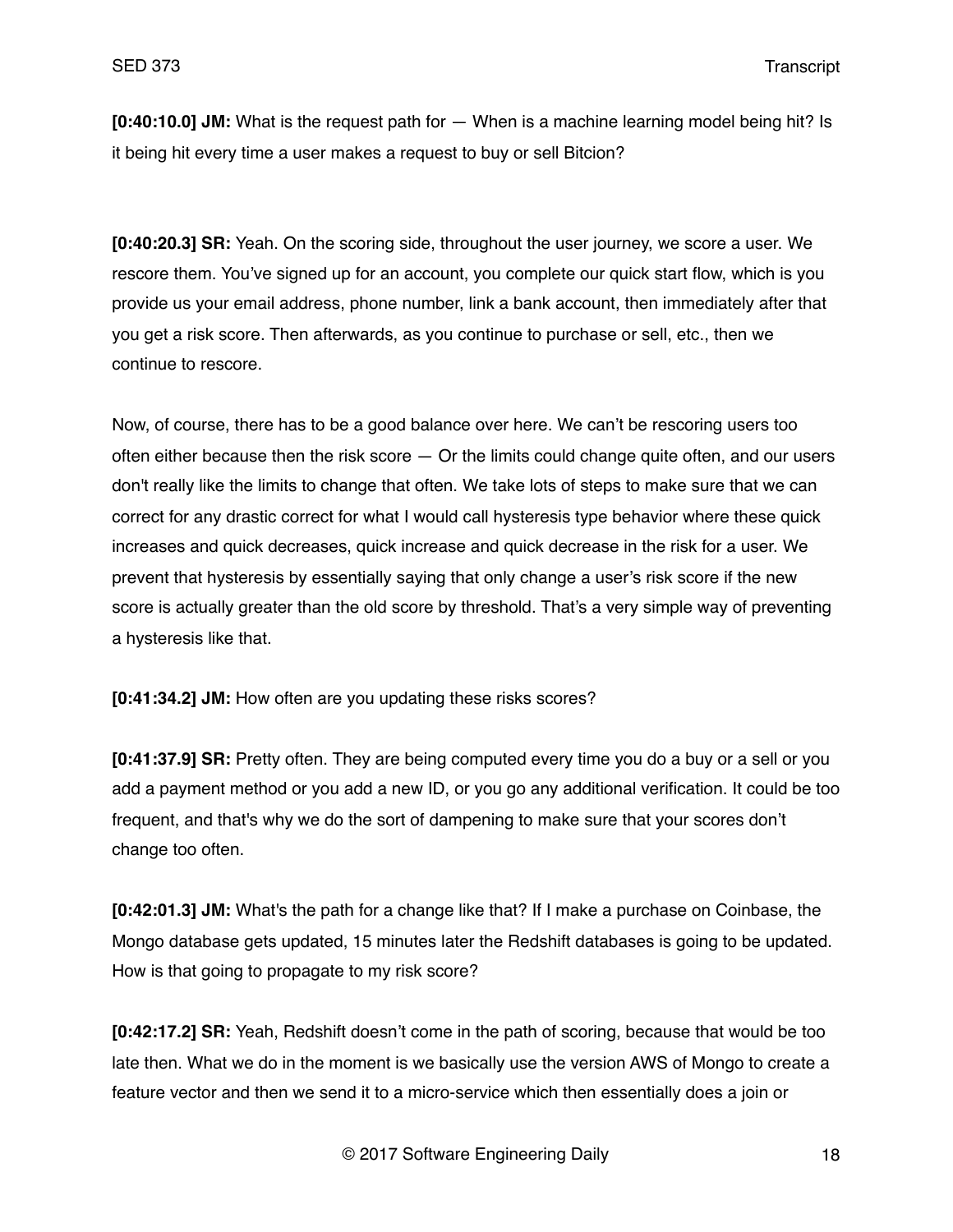a .product between the feature vector and the machine learned model file, which has the [inaudible 0**:**42**:**43.2] for each feature.

Therefore, this is the current architecture. I'm happy to talk about the one upcoming in the future. In the current architecture, our feature generation is being done twice, once at scoring time, at run time when we want to score uses. For that, we do it inside Mongo, because production database is the only one which is going to have the least latency. For training, we're using Redhift which has a big latency. The feature generation has to be done in Redshift as well.

**[0:43:20.2] JM:** Got it.

**[0:43:20.9] SR:** Going forward, we are moving towards an architecture which would be more like a micro service where only the data that we are interested, not this multi-terabyte database that we have. Only the data that we're interested in for a machine learning model generation purpose, we are going to send those data points to a database in a micro-service and then we would use a tool like, let's say, Apache Spark, or maybe we continue using Vorpal Rabbit to essentially do queries against this data store and generate a model. Then we need to actually get a score for a user. Instead of generating a feature vector in Mongo and sending it to somewhere to get a score, we'll just have to send the user ID to this micro-service because this new micro-service will have the data store which will be kept up-to-date with production and therefore it can solve two problems with one. We will not have code duplication we would be able to do not only a model generation and experimenting with different models whenever we want, but also score using that same database and the future engineering code will be the same.

**[0:44:30.3] JM:** When you take a user's model — You've got a machine learning model that's pre-computed, and if a user makes a request to purchase something, the Mongo database gets updated and then the user's data gets copied from the Mongo database into a feature vector and the feature vector gets the micro-service that hosts the machine learning model does something with that user feature vector in order to decide, "Okay, is this user —" I guess, what does that micro-service do? It's just applying to risk score or it's determining to take an action on the user or something? What exactly is that?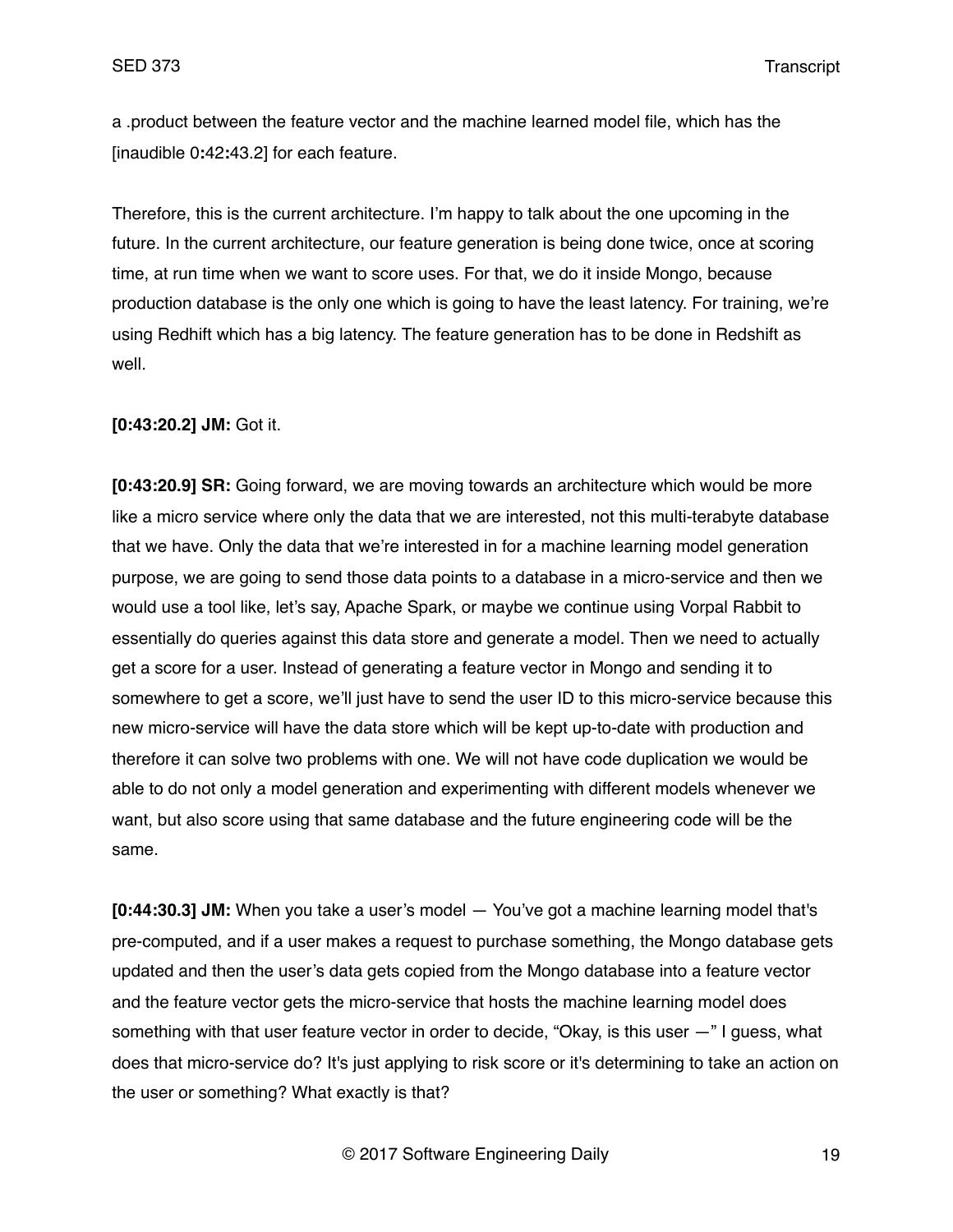**[0:45:13.3] SR:** It's just giving a risk score.

**[0:45:14.8] JM:** Giving a new risk score.

**[0:45:15.6] SR:** Yeah, because the risk score is essentially — Think of it is as to — It's a vector. I'm sending you a vector, just a feature vector, which is "Jeff lives in Japantown." So city called Japantown is one. Other things like which bank account did you sign up, bank account Wells Fargo, that feature value is one. The model configuration file, what it does is it says, "Okay, bank**:** Wells Fargo, that has a coefficient of .5. City**:** Japantown has a coefficient of -.5. We then essentially are doing a .product. Then the result is essentially is a score between 0 and 1.

**[0:45:59.4] JM:** Okay. Once the new risk score is generated — I guess we already discussed what is being done with the risk score. I think we've kind of talked end-to-end about what are the different aspects that go into a risk score creation and what is actually being done. Do we miss anything about the overview — What haven't we covered in terms of the data infrastructure and the risk score creation and kind of the end-to-end flow the a user is going to go through to be determined as being liable, likely to be fraudulent or not.

**[0:46:38.0] SR:** I think we've it covered when it comes to supervised machine learning. The other big piece that we haven't covered is the fact that supervised machine learning and human analysts are not just two legs of a three-legged stool.

The third important component here is unsupervised learning. Again, unsupervised learning is essentially solving the same problem that label data, like which user is fraudulent or not can take a long time to come back to us. We've unsupervised learning to sort of latch on to and extrapolate any new pattern that we are seeing.

There are three pieces over here, the first one is anomaly detection, which is basically we have baselines, monthly baselines for what fractional of a uses base is signing up with, let's say, Wells Fargo bank accounts. What fraction of a user base is signing up with JP Morgan Chase credit cards, or what fraction of user base is using a phone provider which is Verizon. Then any given week, we also look at, okay, fraction of users are signing up with these things.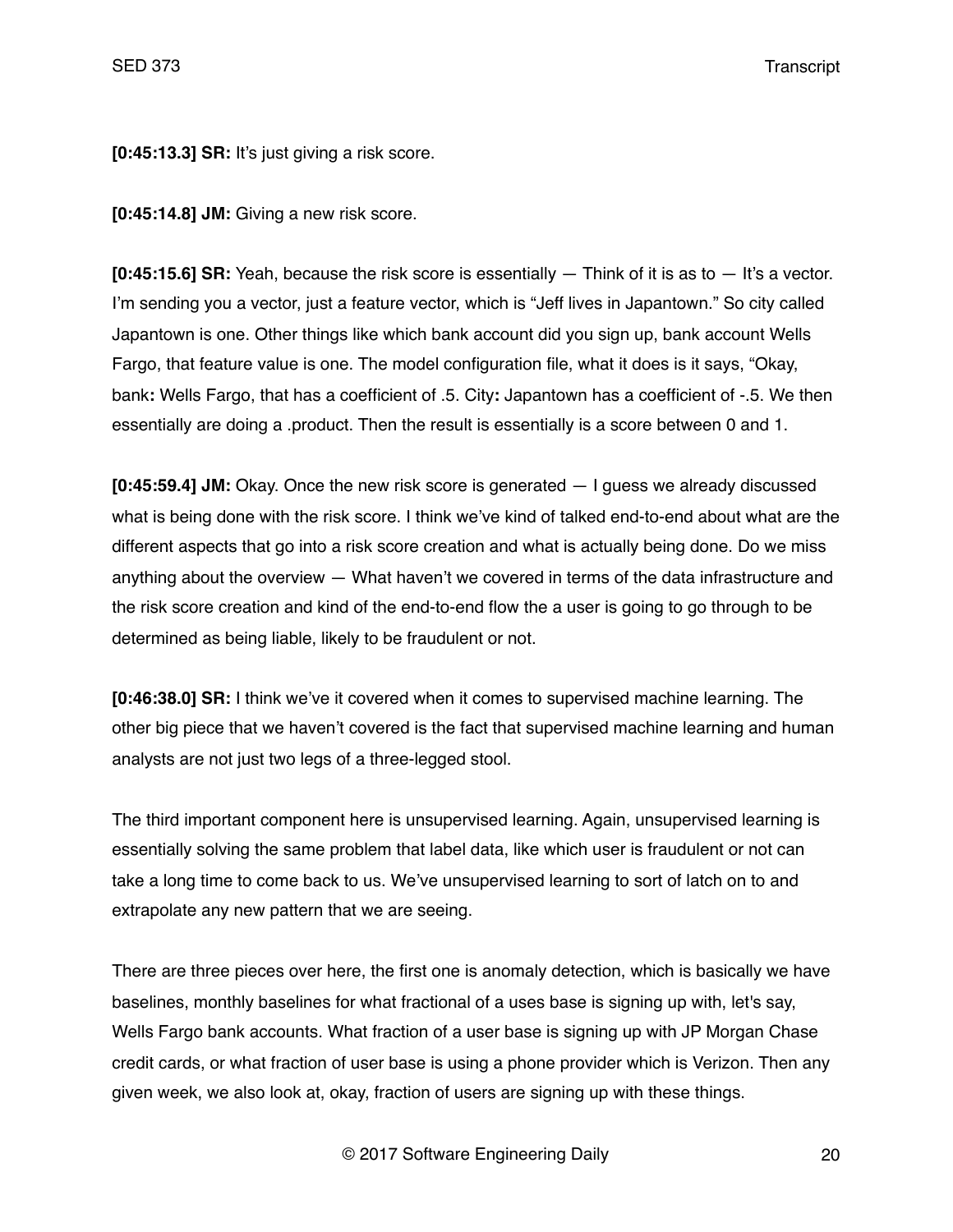If an any given week we see an anomalous behavior compared to the monthly baselines, then we know that there's something odd. Maybe scammers have purchased a stolen credential database of JP Morgan Chase cards or Bank of America or stolen username passwords of Verizon accounts.

Then we immediately present those users who have signed up in that week to our analysts who then then quickly go in and take a look at them, okay, good, bad, good, bad, etc. They label them.

This unsupervised approach allows us to extrapolate any new pattern we are seeing, not knowing whether that pattern is good or bad, but then we can present it to our analysts to label it further.

The second piece of the puzzle here is related user detection. There's, again, two pieces to that. The first one is deterministic the second one is probabilistic. The deterministic one is basically if our analysts, they use their sixth sense and they say this account is bad and they ban it, then we quickly find other related accounts which are very strongly related, like two accounts share the same SSN or the same encrypted bank account number. It's very likely that these two bank accounts are controlled by the same individual and therefore we'll immediately apply the ban label to the other related accounts. Therefore, an analyst has to only act on one and then the system would kickoff and take care of the others who are related.

There's a probabilistic one where they're not going to take an action automatically, but when an analyst bans an account, then we present a list of accounts which are highly related in the probabilistic sense to this account so that they can look at them and take an action.

The probabilistic one is essentially using call sign similarity. We have —Because of the supervised machine learning approach that we take, we have essentially an n-dimensional feature space, city could be one, like bank account and phone provider could be the other two, and there's so many of them. This n-dimensional space, every user is presented as a point and then you get a look, "Okay, all the other uses vary this compared to this point, and was is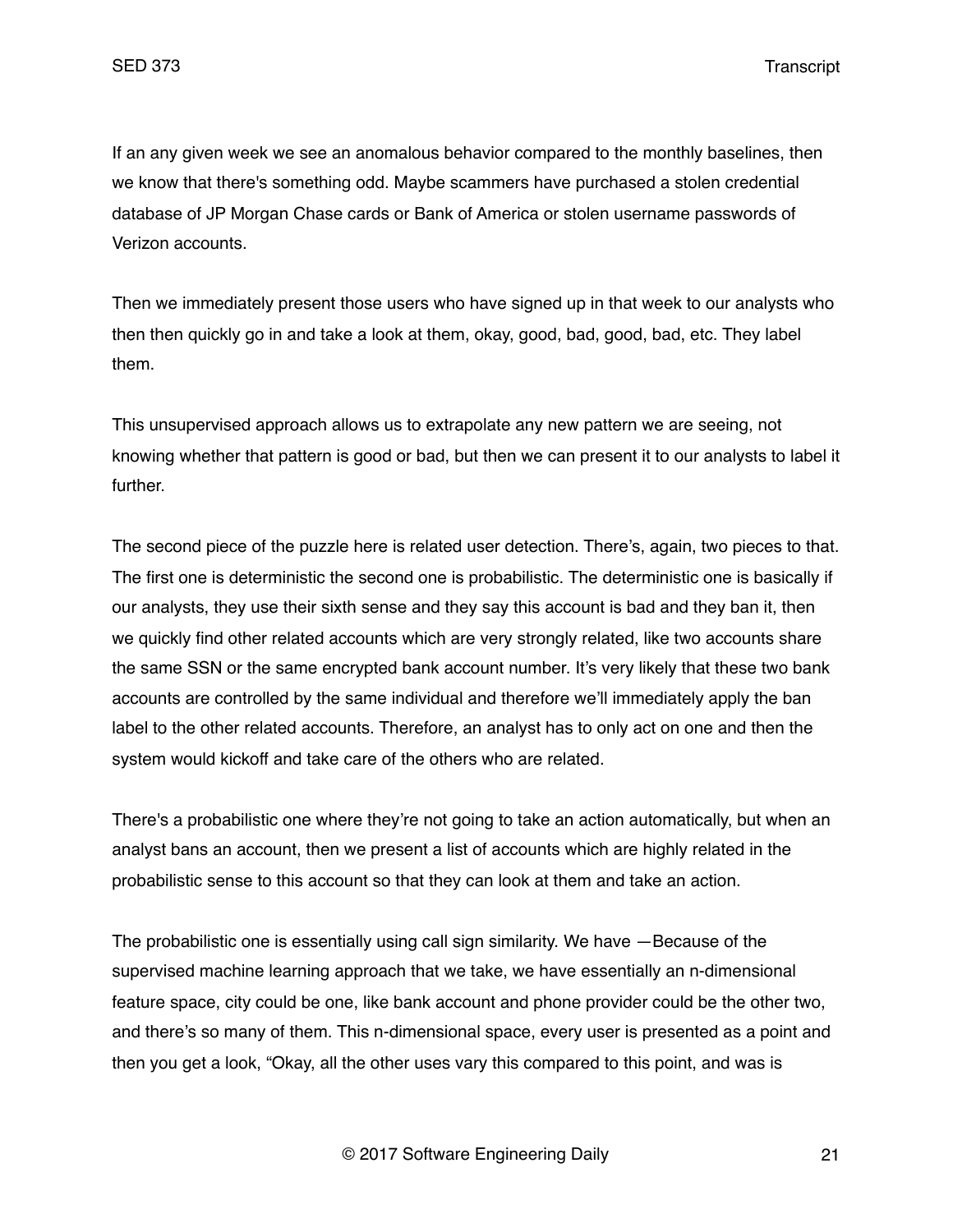essentially the call sign similarity between those two points." Therefore, we'll present those other related accounts to the analysts.

The third one is rules-based system. The rules, at least, at the moment we're not discovering them automatically, but we want to. At the moment, our analysts, they take a look at accounts and if they use their sixth sense and they figured out, "Yeah, I see a pattern. I see a new fraud ring." Yeah, there's a fraud ring which is using JP Morgan Chase cars and they're all signing up with Verizon phone numbers."

Then they'll go, "Yeah, let me make a rule. All these accounts which match this pattern, I'm going to say lock their risk score at a value of 80." Therefore, their purchase power would be, let's say, like \$100 a week." They'll say, "These accounts which match this pattern, all the accounts which are coming from 3064 x 768 screen resolution, I'm going to throw some friction at them. Let me just apply or require an ID verification where they have to not only take a picture of their ID using the webcam, but they have to also take a picture of themselves, as in the selfie holding the ID."

A lot of these things then are like how much friction can we throw at the fraudsters such that their ROI goes down and they go away essentially? Yeah, these three approaches essentially allow us to not have to wait for chargebacks to appear before we can catch a new pattern.

**[0:51:20.6] JM:** Yeah. Okay, let's zoom out a bit to close off. You've worked in ad fraud prevention as well, advertising fraud where we've done a lot of shows about advertising fraud. I think you've worked in some other security areas. Describe how Coinbase working in data science and fraud detection, a Coinbase compares to the other fields that you've worked in.

**[0:51:41.7] SR:** Yeah. I would say this is definitely one of the most intellectually satisfying jobs I've had in my career. I've been here at Coinbase for two years know and my work career has been — I moved to the Bay Area 2005. Yeah, 12 odd years. Yeah. 12 years before that I was in grad school completing my PhD. at Rise.

Yeah. These 12 years, I've worked on a variety of problems, cyber security first five years of my career, where essentially I built a system which could deduct cyber threats, like denial of service

© 2017 Software Engineering Daily 22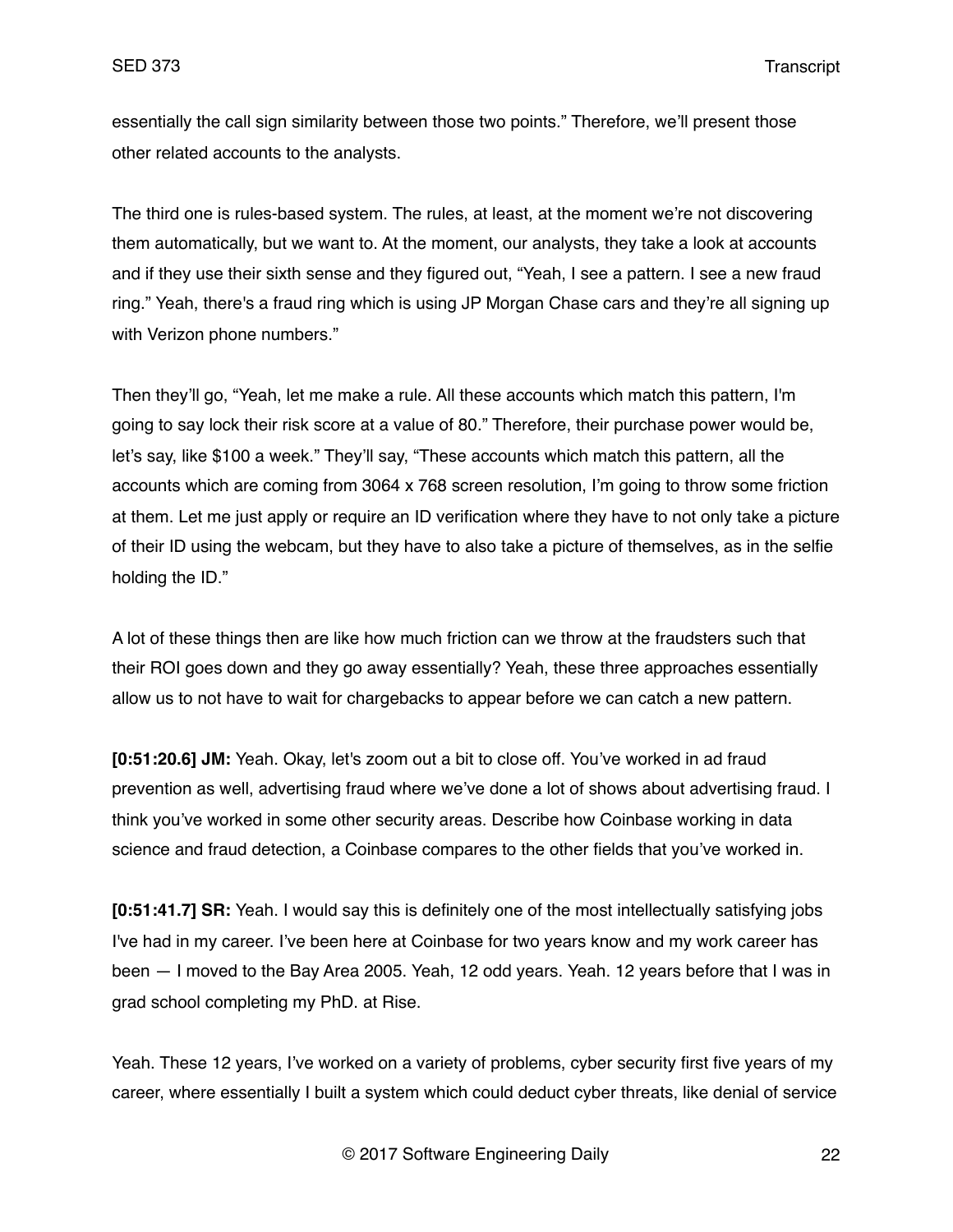attacks or track botnets or detect application layered DDoS attacks which could affect protocol flooding at the voice over IP layer, let's say, or HTTP layer, etc.

That was great. That was the first five year of my life, or my work life, and then the next five around advertising ad tech which was detect click fraud in one phase of that second five year. Then another one was — I worked on real time bidding at Yelp and Flurry. Yeah, now, there was always something which was missing, which is what I can say Conbase has provided me, which is Coinbase has some very sophisticated and intelligent adversaries. The fraudsters that we see are  $-$  We didn't get to talk about account takeovers. The scammers were trying to  $-$ 

**[0:53:17.6] JM:** I'm planning to talk about that with Philip.

**[0:53:20.3] SR:** Yup. Okay. The account takeovers that we're seeing, etc. They are essentially using tricks that I would say we get to see before the rest of the industry gets to see.

**[0:53:36.6] JM:** Like cellphone takeovers.

**[0:53:36.9] SR:** Yeah, like cellphone. Like phone number porting or sim swap attacks. Therefore, we are able to, A; see things before people read about them. That makes it really fascinating. The intellectually satisfying part for me is that we are able to stay ahead of them because of the team we have over here and because of the way that we can actually move very quickly over here and build tools and techniques to proactively prevent things from blowing up.

**[0:54:08.2] JM:** Yeah. Cool. Soups, thanks for coming on Software Engineering Daily.

**[0:54:11.8] SR:** Thanks, Jeff. Thanks for having me here.

**[0:54:13.5] JM:** Great.

**[0:54:13.8] SR:** Cheers.

**[0:54:14.2] JM:** All right.